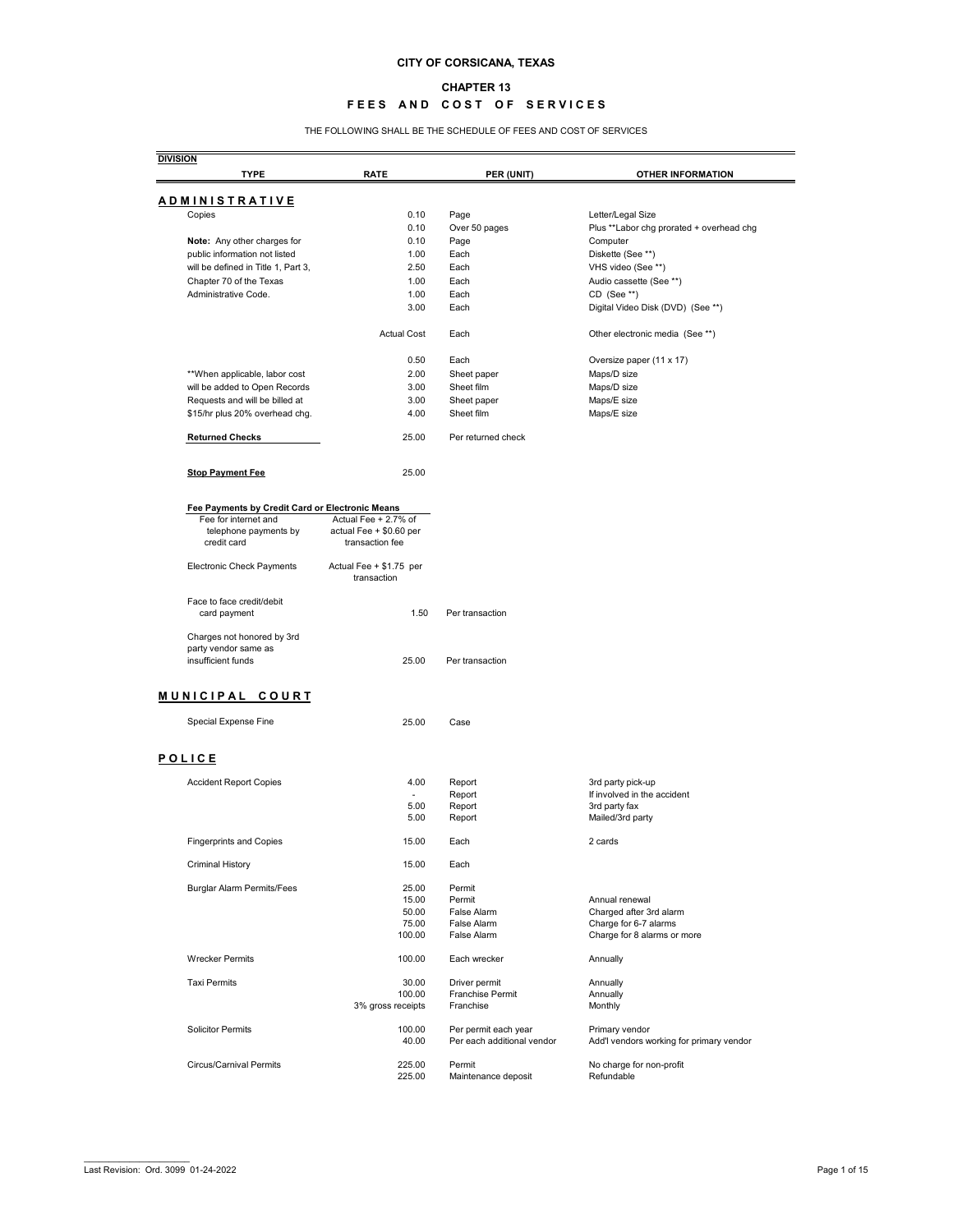#### **CHAPTER 13**

## **FEES AND COST OF SERVICES**

THE FOLLOWING SHALL BE THE SCHEDULE OF FEES AND COST OF SERVICES

| <b>DIVISION</b><br><b>TYPE</b>                | <b>RATE</b>      | PER (UNIT)                                    | <b>OTHER INFORMATION</b>                                                                         |
|-----------------------------------------------|------------------|-----------------------------------------------|--------------------------------------------------------------------------------------------------|
|                                               |                  |                                               |                                                                                                  |
| <b>Metal Recycling License</b>                | 250.00<br>250.00 | License<br>License Renewal / Biannual         | Biannual                                                                                         |
| Body Worn Camera Recording                    | 10.00<br>1.00    | Per Camera Recording<br>Per minute of footage | Per minute of footage required to be reviewed                                                    |
|                                               |                  |                                               |                                                                                                  |
| <b>FIRE</b>                                   |                  |                                               |                                                                                                  |
| Incident Report Copies                        | 2.00             | Report                                        | Fire or E.M.S. Incidents                                                                         |
| <b>Burn Permits</b>                           | 25.00            | Per burn                                      |                                                                                                  |
|                                               | 25.00            | Per site                                      | Trench burn only                                                                                 |
| Oil and Gas Wells-Permits                     | 135.00           | Per application                               | Operator permit application                                                                      |
| and Inspection Fees                           | 80.00<br>135.00  | $1-14$ wells<br>15-29 wells                   | Annual inspection fee                                                                            |
|                                               | 185.00           | 30-44 wells                                   | Annual inspection fee<br>Annual inspection fee                                                   |
|                                               | 265.00           | 45-74 wells                                   | Annual inspection fee                                                                            |
|                                               | 475.00           | 75+ wells                                     | Annual inspection fee                                                                            |
|                                               | 150.00           | Processing fee                                | Expenses to alleviate a hazard of oil/gas                                                        |
|                                               |                  |                                               | leak found will be billed to the lease                                                           |
|                                               |                  |                                               | owner/operator, with a \$100 processing                                                          |
|                                               |                  |                                               | fee to city                                                                                      |
| Storage Tank Permit                           | 100.00           | Per tank installation or removal              | Underground fuel storage tank                                                                    |
|                                               | 100.00           | Per site repair or upgrade                    | Underground fuel storage tank or lines                                                           |
|                                               | 100.00           | Per tank installation                         | Above ground waste oil tank                                                                      |
|                                               | 100.00           | Per tank installation                         | Above ground fuel storage tank                                                                   |
| Fire Suppression System Permit                | 50.00            | Per system                                    | Installation of fixed fire suppression system                                                    |
|                                               | 50.00            | 1-19 heads                                    | Sprinkler systems                                                                                |
|                                               | 75.00            | 20-59 heads                                   | Sprinkler systems                                                                                |
|                                               | 100.00           | 50-150 heads                                  | Sprinkler systems                                                                                |
|                                               | 125.00           | Over 150 heads                                | Sprinkler systems                                                                                |
|                                               | 100.00           | Per site                                      | Underground (vault & lateral)                                                                    |
|                                               | 45.00            | Per system                                    | Standpipe system                                                                                 |
|                                               | 100.00<br>45.00  | Each<br>Per system                            | Fire pump<br>Residential sprinkler system                                                        |
|                                               |                  |                                               |                                                                                                  |
| Fire Alarm System Installations               | 50.00            | 1-10 devices                                  | Fire alarm system-one time fee at installation                                                   |
|                                               | 75.00            | 11-25 devices                                 | Fire alarm system-one time fee at installation                                                   |
|                                               | 150.00           | 26-100 devices                                | Fire alarm system-one time fee at installation                                                   |
|                                               | 200.00<br>400.00 | 101-200 devices<br>201 or more devices        | Fire alarm system-one time fee at installation<br>Fire alarm system-one time fee at installation |
|                                               |                  |                                               |                                                                                                  |
| <b>False Fire Alarm Fee</b>                   | 50.00            | <b>False Fire Alarm</b>                       | Charged after 3rd false alarm                                                                    |
|                                               | 75.00<br>100.00  | False Fire Alarm<br><b>False Fire Alarm</b>   | Charged for 6-7 false alarms                                                                     |
|                                               |                  |                                               | Charged for 8 or more false alarms                                                               |
| <b>Blasting Permits</b>                       | 150.00           | Per site                                      | Blasting (14-day permit) no weekends/holidays                                                    |
| L.P. Portable Cylinder Rack                   | 45.00            | Per site                                      | Installation                                                                                     |
| Extrication                                   | 720.00           | Per Incident                                  | (Billed as an EMS Charge)                                                                        |
| <b>Fire Safety Inspections -</b><br>In County |                  |                                               | Private sector residential / Business entities<br>(Outside Corsicana City Limits)                |
| <b>Nursing Homes</b>                          | 200.00           | Per inspection                                |                                                                                                  |
| Group Homes                                   | 100.00           | Per inspection                                |                                                                                                  |
| Daycare                                       | 100.00           | Per inspection                                |                                                                                                  |
| Reinspections for Code<br>Violations          | 50.00            | Per inspection                                | Nursing homes, Group homes, Daycares -<br>2nd and each subsequent reinspection                   |
|                                               |                  |                                               | for code violations                                                                              |
| Foster Home/Adoption                          | 50.00            | Per inspection                                |                                                                                                  |
| Reinspection-Foster Home/                     | 25.00            | Per inspection                                | Foster home/Adoption - 2nd and each                                                              |
| Adoption for Code Violations                  |                  |                                               | subsequent reinspection for code violations                                                      |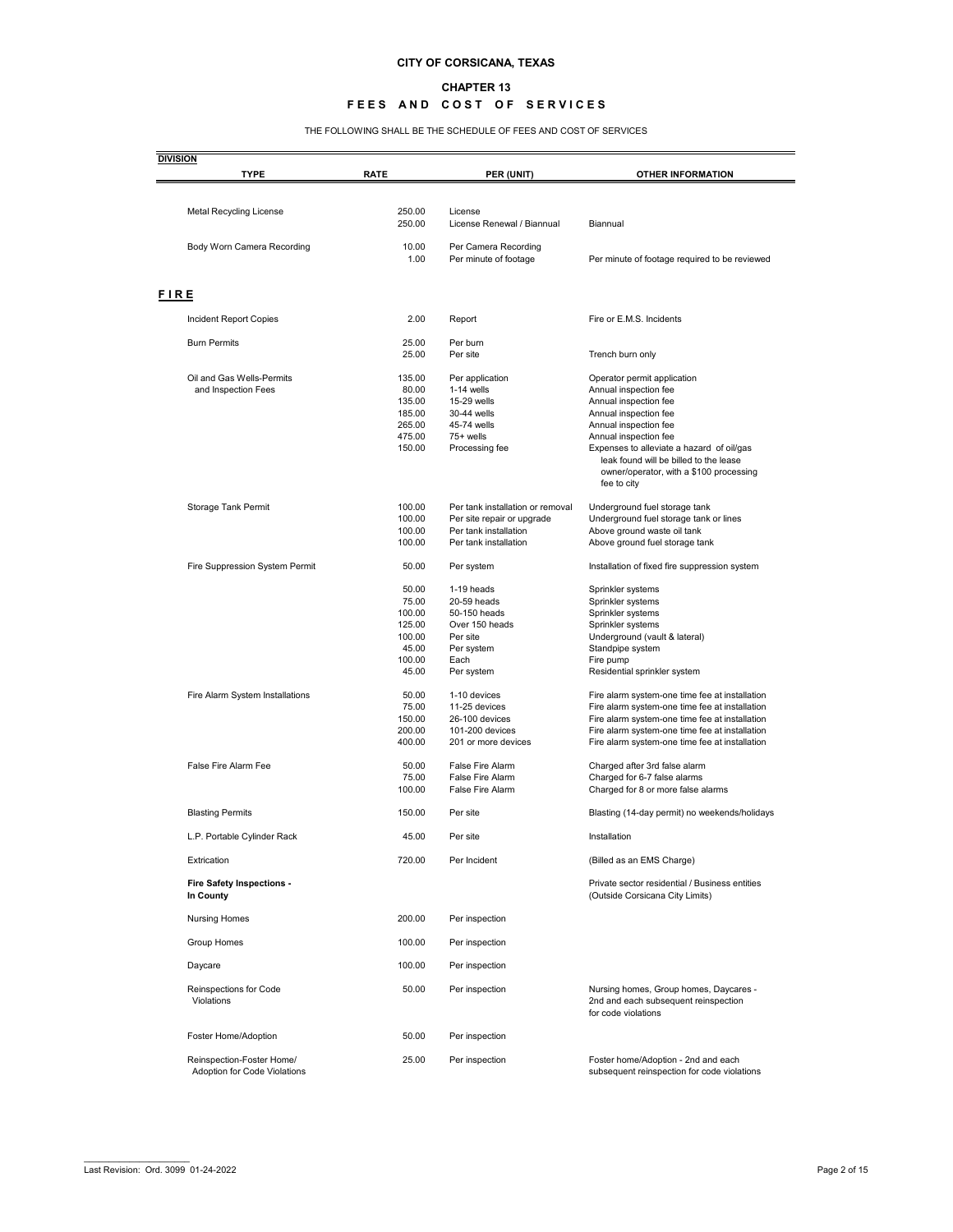#### **CHAPTER 13**

### **FEES AND COST OF SERVICES**

THE FOLLOWING SHALL BE THE SCHEDULE OF FEES AND COST OF SERVICES

| <b>TYPE</b>                                  | <b>RATE</b> | PER (UNIT)       | <b>OTHER INFORMATION</b>   |
|----------------------------------------------|-------------|------------------|----------------------------|
|                                              |             |                  |                            |
| <b>E. M. S. (EMERGENCY MEDICAL SERVICES)</b> |             |                  |                            |
| Copy of EMS Report                           | 2.00        |                  |                            |
| Lawyer's Requests for                        |             |                  |                            |
| <b>Reports on Patients</b>                   | 2.00        |                  |                            |
| Reports w/Affidavit                          | 10.00       |                  |                            |
| Reports w/Subpoena                           | 10.00       |                  |                            |
| <b>BLS-Non Emergency</b>                     | 650.00      | <b>Base Rate</b> | Non Emergency              |
| <b>BLS-Emergency</b>                         | 700.00      | <b>Base Rate</b> | Emergency                  |
| ALS-Non Emergency                            | 750.00      | <b>Base Rate</b> | Non Emergency              |
| ALS-Emergency                                | 850.00      | <b>Base Rate</b> | Emergency                  |
| ALS-Level 2                                  | 950.00      | <b>Base Rate</b> | Level 2                    |
| <b>Specialty Care Tansport</b>               | 1,200.00    |                  |                            |
| <b>Treatment No Transport</b>                | 180.00      |                  |                            |
| Mileage                                      | 15.00       | Per Mile         | Resident                   |
| <b>Waiting Time</b>                          | 108.00      | Per Hour         |                            |
| Overnight Transfer                           | 216.00      |                  |                            |
| Extra Attendant                              | 150.00      |                  |                            |
| <b>BLS-Non Emergency</b>                     | 800.00      |                  | Non Emergency/Non Resident |
| <b>BLS-Emergency</b>                         | 875.00      |                  | Emergency/Non Resident     |
| ALS-Non Emergency                            | 950.00      |                  | Non Emergency/Non Resident |
| ALS-Emergency                                | 1,025.00    |                  | Emergency/Non Resident     |
| ALS-Level 2                                  | 1,100.00    |                  | Level 2/Non Resident       |
| <b>Specialty Care Tansport</b>               | 1,500.00    |                  | Non Resident               |
| <b>Treatment No Transport</b>                | 270.00      |                  | Non Resident               |
|                                              | 18.00       |                  | Non Resident               |
| Mileage                                      | 30.00       |                  |                            |
| Oxygen                                       |             |                  |                            |
| O2 Mask/Cannula                              | 20.00       |                  |                            |
| Bag Valve Mask (BVM)                         | 36.00       |                  |                            |
| Oropharyngeal Airway                         | 6.00        |                  |                            |
| Nasopharyngeal Airway                        | 6.00        |                  |                            |
| <b>Endotracheal Tubes</b>                    | 22.00       |                  |                            |
| <b>Suction Catheter</b>                      | 9.00        |                  |                            |
| Airway Maintenance                           | 72.00       |                  |                            |
| Cardiac Monitoring                           | 51.00       |                  |                            |
| Defib/Cardio/Pacing Procedures               | 72.00       |                  |                            |
| Pacing                                       |             |                  |                            |
| Endtidal CO2 Monitoring                      | 60.00       |                  |                            |
| <b>Cervical Collars</b>                      | 36.00       |                  |                            |
| Head Immobilizer                             | 15.00       |                  |                            |
| Cold/Heat Pack                               | 12.00       |                  |                            |
| <b>Bandages</b>                              | 12.00       | Each             |                            |
| Burn Kit                                     | 75.00       |                  |                            |
| OB Kit                                       | 44.00       |                  |                            |
| IV Therapy                                   | 44.00       |                  |                            |
| <b>Extra Fluid</b>                           | 29.00       | Per Bag          |                            |
| Medications                                  | 40.00       | Per Dose         |                            |
| Gloves                                       | 5.00        | Per Pair         |                            |
| EPI Pen                                      | 280.00      |                  |                            |
| EPI Pen Jr.                                  | 280.00      |                  |                            |
| <b>PPE</b>                                   | 36.00       | Per Set          |                            |
| Special Handling                             | 36.00       |                  |                            |
| Normal Saline 1000CC                         | 29.00       |                  |                            |
| Normal Saline 500CC                          | 29.00       |                  |                            |
| <b>ECG Electrodes</b>                        | 20.00       | Per Set          |                            |
| <b>Glucometer Test Strips</b>                | 3.00        |                  |                            |
| Life Band Auto Pulse                         | 125.00      |                  |                            |
| Defib/Cardio/Pacing Pads                     | 55.00       |                  |                            |
|                                              |             |                  |                            |
| Extrication                                  | 720.00      |                  | (Fire Department Fee)      |
| King Airway                                  | 48.00       | Per Airway       |                            |
| EZ-IO                                        | 150.00      | Per Use          |                            |
| <b>CPAP</b>                                  | 90.00       | Per Device       |                            |
| <b>BLS Routine Disposables</b>               | 45.00       |                  |                            |
| ALS Routine Disposables                      | 45.00       |                  |                            |
| Glucagon Medication                          | 250.00      | Per Dose         |                            |
| <b>Endtidal CO2 Monitoring Supplies</b>      | 15.00       |                  |                            |
| Glucopaste                                   | 5.00        |                  |                            |
| Narcon/Naloxone                              | 46.00       |                  |                            |
| *** Transports for over                      |             |                  |                            |
| 65 years of age -- No itemized               |             |                  |                            |
| cost will be billed.                         |             |                  |                            |
|                                              |             |                  |                            |
| <b>COVID-19 Vaccine Admin Fees</b>           |             |                  | (Administration Fees)      |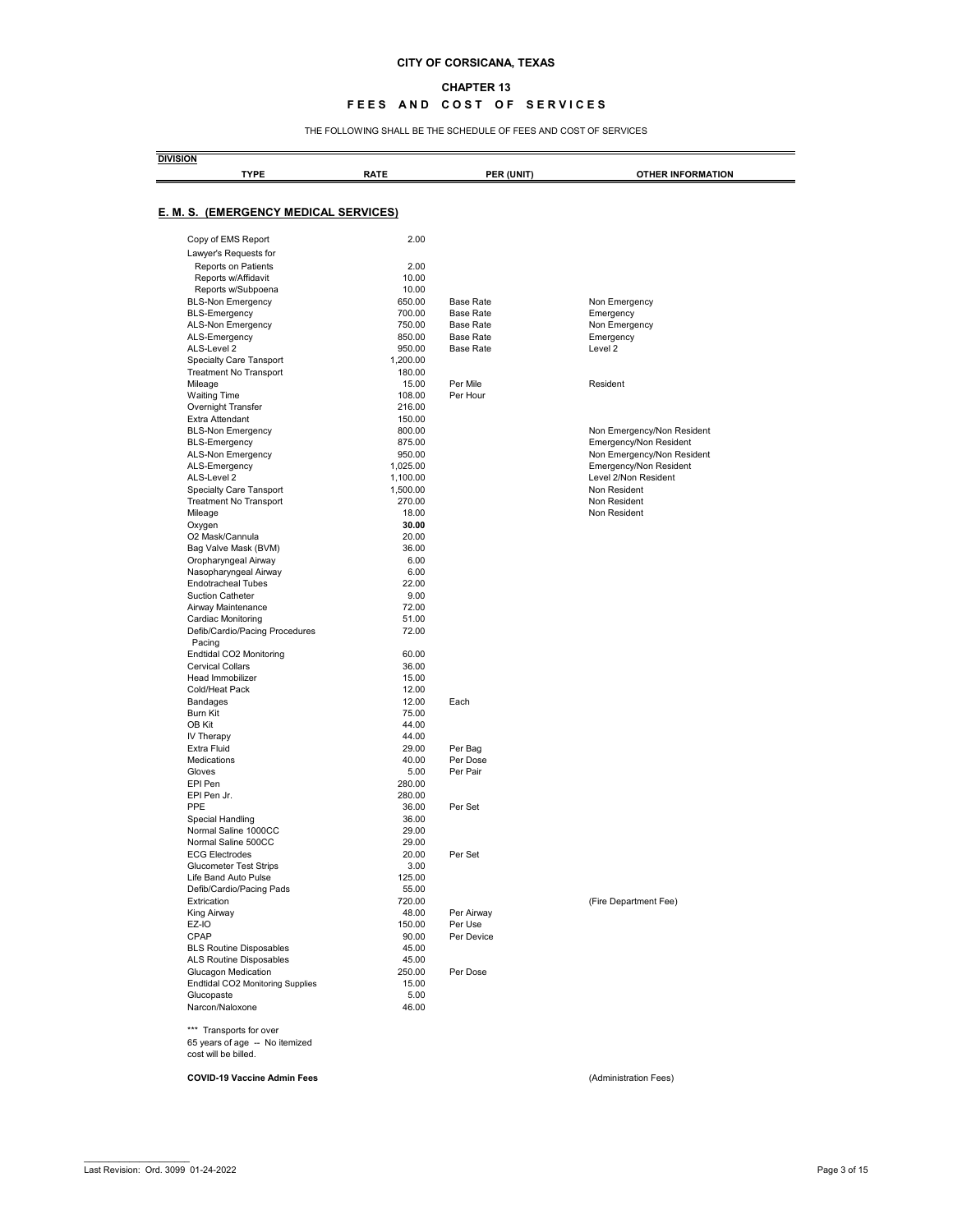#### **CHAPTER 13**

## **FEES AND COST OF SERVICES**

THE FOLLOWING SHALL BE THE SCHEDULE OF FEES AND COST OF SERVICES

| <b>DIVISION</b>                                |                        |                                                             |                                                     |
|------------------------------------------------|------------------------|-------------------------------------------------------------|-----------------------------------------------------|
| <b>TYPE</b>                                    | <b>RATE</b>            | PER (UNIT)                                                  | <b>OTHER INFORMATION</b>                            |
|                                                | 16.94                  | <b>First Dose</b>                                           | Date of Service through 03/14/2021                  |
|                                                | 28.39                  | Second Dose                                                 | Date of Service through 03/14/2021                  |
|                                                | 40.00                  | <b>First Dose</b>                                           | Date of Service on or after 03/15/2021              |
|                                                | 40.00                  | Second Dose                                                 | Date of Service on or after 03/15/2021              |
|                                                | 40.00                  | Single Dose                                                 | Date of Service on or after 03/15/2021              |
| AHA Basic Life Support Class                   | 25.00                  | Per person / Per 4 hour class                               | Cost includes CPR card                              |
| <b>LIBRARY</b>                                 |                        |                                                             |                                                     |
| <b>Library Fines</b>                           | 0.10                   | Overdue book, per day                                       | Max \$20.00 for Hardback                            |
|                                                |                        |                                                             | Max \$7.00 for Paperback                            |
|                                                | 0.10                   | Overdue audio, per day                                      | Max \$3.00                                          |
|                                                | 1.00                   | Overdue video, per day                                      | Max \$15.00                                         |
|                                                | 5.00                   | Lost library card                                           |                                                     |
|                                                | Cost                   | Lost or damaged books                                       | If repairable, cost determined by Librarian         |
|                                                | \$5.00                 | Lost or damaged cassettes                                   | Per tape, Individual tape                           |
|                                                | Cost                   | Lost or damaged cassettes                                   | Cost of item / whole unit                           |
|                                                | Cost                   | Lost or damaged videotapes                                  | Cost of item                                        |
|                                                | Cost                   | Other lost items                                            | Cost of item                                        |
| E-Reader and iPod Fines                        | 5.00                   | Overdue device, per day                                     | Max \$25.00                                         |
|                                                | 25.00                  | Lost Kindle Case                                            |                                                     |
|                                                | 6.00                   | Lost iPod Wallet                                            |                                                     |
|                                                | 180.00                 | Lost iPod Touch 16GB                                        |                                                     |
|                                                | 120.00                 | Lost Kindle Paperwhite                                      |                                                     |
|                                                | 10.00                  | Lost Kindle Power Cord                                      |                                                     |
| Nancy Roberts Meeting Room                     | 15.00                  | Per hour/2 hr minimum                                       | Nonprofit Use                                       |
|                                                | 30.00                  | Per hour/2 hr minimum                                       | Other Use                                           |
|                                                | 20.00                  | Set up fee (optional)                                       |                                                     |
|                                                |                        |                                                             |                                                     |
| Out of City Library Cards                      | 10.00                  | Per Person / Per Library Card                               | and outside of Navarro County                       |
| ARKS<br>A N D<br><b>RECREATION</b>             |                        |                                                             |                                                     |
| <b>Rentals and Usage Fees</b>                  |                        |                                                             | <u>* BUNERT PARK:</u>                               |
|                                                | 30.00<br>50.00         | <b>Resident Fee/Per Reservation</b><br>Resident Fee/All day | <b>Bunert Park Pavilion</b>                         |
|                                                | 40.00                  | Non-resident Fee/Per Res.                                   |                                                     |
|                                                | 60.00                  | Non-resident Fee/All day                                    |                                                     |
|                                                | 50.00                  | All Day                                                     | <b>Bunert Park Concession Stand</b>                 |
|                                                | 125.00                 |                                                             | <b>Bunert Softball League</b>                       |
|                                                | 125.00 + 50.00 deposit |                                                             | <b>Bunert Softball Tournament</b>                   |
|                                                | 25.00<br>20.00         |                                                             | Water Slide<br><b>Bounce Houses</b>                 |
|                                                |                        |                                                             |                                                     |
|                                                | 25.00                  | <b>Resident Fee/Per Reservation</b>                         | * COMMUNITY PARK:<br><b>Community Park Pavilion</b> |
|                                                | 40.00                  | Resident Fee/All day                                        |                                                     |
|                                                | 35.00                  | Non-resident Fee/Per Res.                                   |                                                     |
|                                                | 50.00                  | Non-resident Fee/All day                                    |                                                     |
|                                                | 40.00                  | <b>Resident Fee/Per Reservation</b>                         | <b>Community Park Gazebo</b>                        |
|                                                | 70.00                  | Resident Fee/All day                                        |                                                     |
|                                                | 50.00                  | Non-resident Fee/Per Res.                                   | Persons residing outside of City of Corsicana       |
|                                                | 80.00                  | Non-resident Fee/All day                                    |                                                     |
|                                                | 25.00<br>20.00         |                                                             | <b>Water Slide</b><br><b>Bounce Houses</b>          |
|                                                |                        |                                                             |                                                     |
| Beebe Field:                                   |                        |                                                             |                                                     |
| Practice Fees - League Teams                   | 30.00                  | Per hour per field<br>Per hour per field with lights        |                                                     |
|                                                |                        |                                                             |                                                     |
| Beebe Field:                                   |                        |                                                             |                                                     |
| Practice Fees-Non-League Team                  | 10.00<br>30.00         | Per hour per field                                          |                                                     |
|                                                |                        | Per hour per field with lights                              |                                                     |
| Tennis:                                        |                        |                                                             | <b>MERTZ TENNIS CENTER</b>                          |
| <b>Court Rental/Tournaments</b><br><b>CISD</b> | 50.00                  | Per day                                                     | First tournament no charge                          |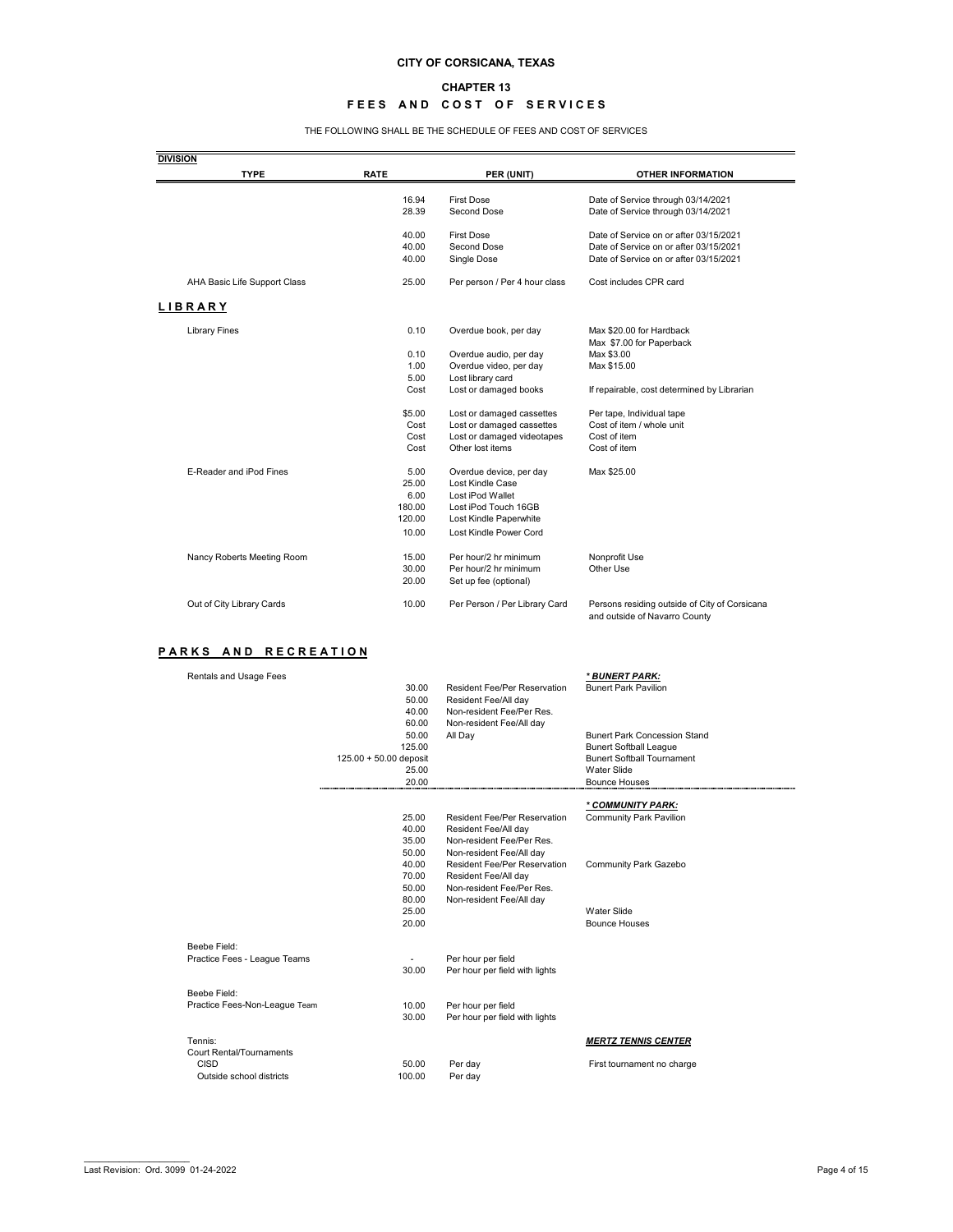#### **CHAPTER 13**

### FEES AND COST OF SERVICES

THE FOLLOWING SHALL BE THE SCHEDULE OF FEES AND COST OF SERVICES

| <b>DIVISION</b>           |                                                   |                                                             |                                                                     |
|---------------------------|---------------------------------------------------|-------------------------------------------------------------|---------------------------------------------------------------------|
| <b>TYPE</b>               | <b>RATE</b>                                       | PER (UNIT)                                                  | <b>OTHER INFORMATION</b>                                            |
|                           |                                                   |                                                             |                                                                     |
| Use of Lobster Tournament | 8.00                                              | Per half hour                                               |                                                                     |
| <b>Model Ball Machine</b> | 12.00                                             | Per hour                                                    |                                                                     |
|                           |                                                   |                                                             | <b>CUNNINGHAM SOUTH HILL PARK</b>                                   |
|                           | 25.00                                             | <b>Resident Fee/Per Reservation</b>                         | Pavillion                                                           |
|                           | 40.00                                             | Resident Fee/All day                                        |                                                                     |
|                           | 35.00                                             | Non-resident Fee/Per Res.                                   |                                                                     |
|                           | 50.00                                             | Non-resident Fee/All day                                    |                                                                     |
|                           | 25.00                                             |                                                             | <b>Water Slide</b>                                                  |
|                           | 20.00                                             |                                                             | <b>Bounce Houses</b>                                                |
|                           |                                                   |                                                             | <u>* FULLERTON GARITTY PARK:</u>                                    |
|                           | 40.00                                             | <b>Resident Fee/Per Reservation</b>                         | <b>Fullerton Garitty Park Pavilion</b>                              |
|                           | 70.00                                             | Resident Fee/All day                                        |                                                                     |
|                           | 50.00                                             | Non-resident Fee/Per Res.                                   |                                                                     |
|                           | 80.00                                             | Non-resident Fee/All day                                    |                                                                     |
|                           |                                                   |                                                             | <b>Fullerton Garitty Park Amphitheater</b>                          |
|                           | 50.00 + 150.00 deposit<br>100.00 + 150.00 deposit |                                                             | Class I (local, civic, church)<br>Class II (professional / private) |
|                           | 125.00 + 150.00 deposit                           |                                                             | Class III (commercial)                                              |
|                           | 40.00                                             |                                                             | Prior night rental for decorating, etc.                             |
|                           | 25.00                                             |                                                             | <b>Water Slide</b>                                                  |
|                           | 20.00                                             |                                                             | <b>Bounce Houses</b>                                                |
|                           |                                                   |                                                             |                                                                     |
|                           |                                                   |                                                             | * IOOF PARK:                                                        |
|                           | 40.00<br>70.00                                    | <b>Resident Fee/Per Reservation</b><br>Resident Fee/All day | IOOF Keeney Pavilion                                                |
|                           | 50.00                                             | Non-resident Fee/Per Res.                                   |                                                                     |
|                           | 80.00                                             | Non-resident Fee/All day                                    |                                                                     |
|                           | 50.00                                             | Per Reservation                                             | <b>IOOF Concession Stand</b>                                        |
|                           | \$8.00                                            | Per player per season                                       | <b>IOOF Soccer Fields</b>                                           |
|                           | 25.00                                             |                                                             | <b>Water Slide</b>                                                  |
|                           | 20.00                                             |                                                             | <b>Bounce Houses</b>                                                |
|                           | 50.00                                             | Per day                                                     | <b>Tennis Tournament Rental</b>                                     |
|                           |                                                   |                                                             |                                                                     |
|                           | 40.00                                             | <b>Resident Fee/Per Reservation</b>                         | <u>* JESTER PARK:</u><br><b>Jester Park Pavilion</b>                |
|                           | 70.00                                             | Resident Fee/All day                                        |                                                                     |
|                           | 50.00                                             | Non-resident Fee/Per Res.                                   |                                                                     |
|                           | 80.00                                             | Non-resident Fee/All day                                    |                                                                     |
|                           | 25.00                                             |                                                             | <b>Water Slide</b>                                                  |
|                           | 20.00                                             |                                                             | <b>Bounce Houses</b>                                                |
|                           |                                                   |                                                             | * LAKE HALBERT:                                                     |
|                           | 25.00                                             | <b>Resident Fee/Per Reservation</b>                         | <b>Metal Pavillion</b>                                              |
|                           | 40.00                                             | Resident Fee/All day                                        |                                                                     |
|                           | 35.00                                             | Non-resident Fee/Per Res.                                   |                                                                     |
|                           | 50.00                                             | Non-resident Fee/All day                                    |                                                                     |
|                           | 40.00                                             | <b>Resident Fee/Per Reservation</b>                         | Log Pavillion                                                       |
|                           | 70.00                                             | Resident Fee/All day                                        |                                                                     |
|                           | 50.00                                             | Non-resident Fee/Per Res.                                   |                                                                     |
|                           | 80.00<br>300.00                                   | Non-resident Fee/All day                                    |                                                                     |
|                           | 200.00 + 50.00 deposit                            |                                                             | Lake Halbert Softball League<br>Lake Halbert Softball Tournament    |
|                           | $100.00 + 50.00$ deposit                          |                                                             | Lake Halbert Ball Field Rental                                      |
|                           | 20.00                                             | Per night                                                   | Lake Halbert RV Camp Site                                           |
|                           | 10.00                                             | Per night                                                   | Lake Halbert-Tent Camping                                           |
|                           | 10.00                                             | Per night                                                   | Lake Halbert - Overnight Fishing                                    |
|                           | 75.00                                             | All Day                                                     | Lake Halbert-Soccer/day                                             |
|                           | 25.00                                             |                                                             | <b>Water Slide</b>                                                  |
|                           | 20.00                                             |                                                             | <b>Bounce Houses</b>                                                |
|                           | 50.00                                             | All Day                                                     | <b>Concession Stand</b>                                             |
|                           | free                                              |                                                             | <u>* PIONEER VILLAGE</u>                                            |
|                           | 3.00                                              |                                                             | Children under 4 years<br>Children 5-17, or Students                |
|                           | 5.00                                              |                                                             | Adults                                                              |
|                           | 1.00                                              |                                                             | <b>Scheduled School Tours/Students</b>                              |
|                           | 2.00                                              |                                                             | Scheduled School Tours/Teachers                                     |
|                           |                                                   |                                                             |                                                                     |
|                           |                                                   |                                                             | * POCKET PARK                                                       |
|                           | 75.00                                             | <b>Resident Fee/Per Reservation</b>                         |                                                                     |
|                           | 100.00                                            | Resident Fee/All day                                        |                                                                     |
|                           | 100.00                                            | Non-resident Fee/Per Res.                                   |                                                                     |
|                           | 125.00                                            | Non-resident Fee/All day                                    |                                                                     |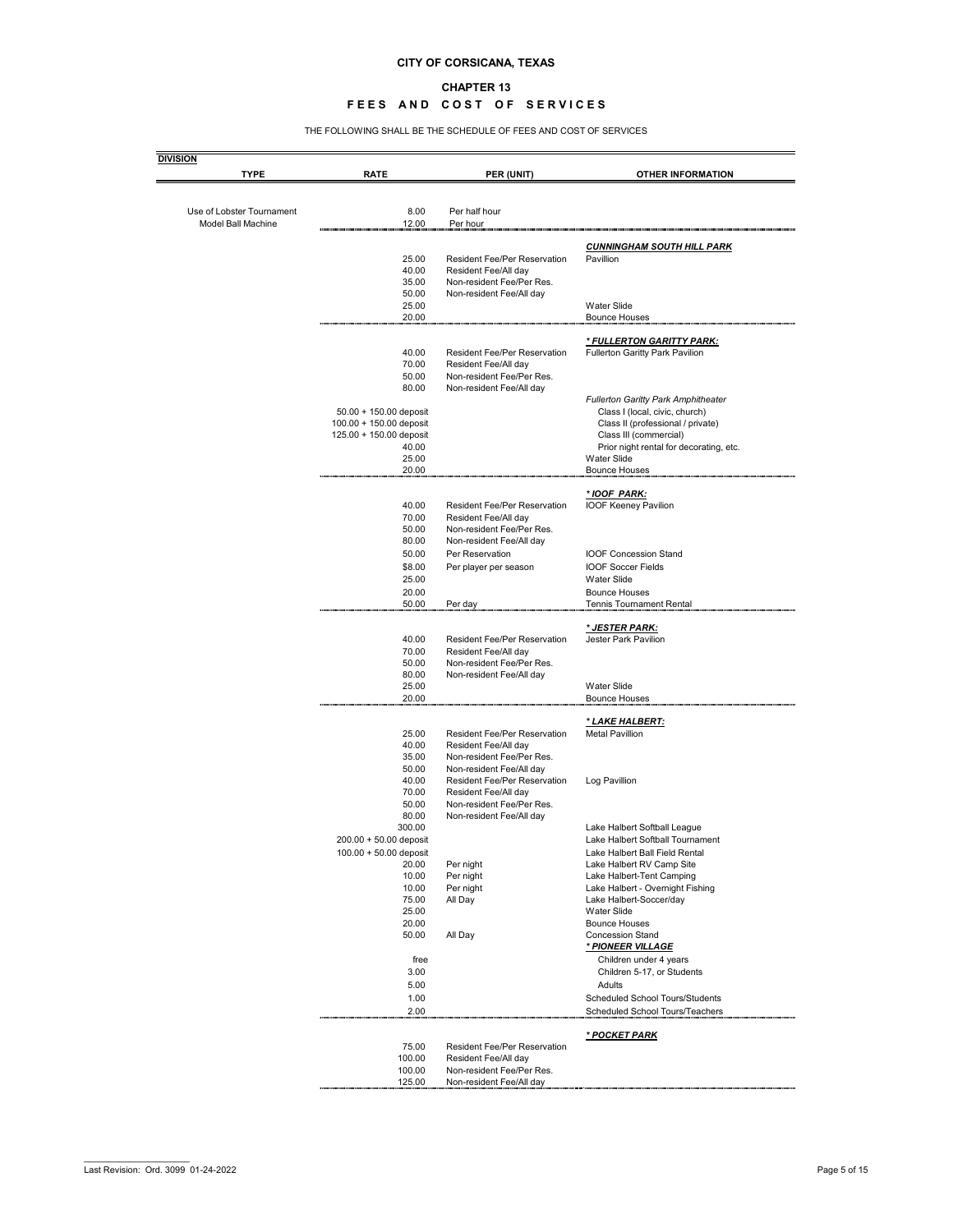### **CHAPTER 13**

## **FEES AND COST OF SERVICES**

THE FOLLOWING SHALL BE THE SCHEDULE OF FEES AND COST OF SERVICES

|                                                | <b>RATE</b>                                        | PER (UNIT)                                                       | <b>OTHER INFORMATION</b>                                                   |
|------------------------------------------------|----------------------------------------------------|------------------------------------------------------------------|----------------------------------------------------------------------------|
|                                                |                                                    |                                                                  |                                                                            |
|                                                | 75.00                                              | <b>Resident Fee/Per Reservation</b>                              | <u>* BEATON MARKET PLACE</u>                                               |
|                                                | 100.00                                             | Resident Fee/All day                                             |                                                                            |
|                                                | 100.00                                             | Non-resident Fee/Per Res.                                        |                                                                            |
|                                                | 125.00                                             | Non-resident Fee/All day                                         |                                                                            |
|                                                |                                                    |                                                                  | <u>* TEMPLE BETH-EL</u>                                                    |
|                                                | 100.00 + 100.00 deposit                            | <b>Resident Fee/Per Reservation</b><br>Non-resident Fee/Per Res. | Class I (local, civic, church)                                             |
|                                                | 150.00 + 100.00 deposit<br>250.00 + 100.00 deposit | <b>Resident Fee/Per Reservation</b>                              | Class II (professional / private)                                          |
|                                                | 300.00 + 100.00 deposit                            | Non-resident Fee/Per Res.                                        |                                                                            |
|                                                | 300.00 + 100.00 deposit                            | <b>Resident Fee/Per Reservation</b>                              | Class III (commercial)                                                     |
|                                                | 350.00 + 100.00 deposit                            | Non-resident Fee/Per Res.                                        |                                                                            |
|                                                | 75.00<br>75.00                                     |                                                                  | Additional for kitchen use<br>Prior night rental for decorating, etc.      |
|                                                |                                                    |                                                                  | * K-WOLENS BUILDING                                                        |
|                                                | 0.20                                               | Per square foot                                                  | For second floor                                                           |
|                                                | 0.20                                               | Per square foot                                                  | For first floor<br>* ANNEX: FLAME ROOM                                     |
|                                                | 50.00                                              | Per day                                                          | West Meeting Room                                                          |
|                                                | 75.00                                              | Per day                                                          | Flame Room Rental                                                          |
| Swimming Pool Entrance Fees                    | 2.00                                               |                                                                  | <b>Bunert Park Pool-Entrance</b>                                           |
|                                                | 3.00                                               |                                                                  | Jester Park Pool-Entrance                                                  |
| Swimming Pool Rental                           | 50.00                                              | Pool Party                                                       | Bunert Park Pool-Max. occupancy of 40 individuals                          |
| Swimming Pool Rental                           | 50.00                                              | Pool Party                                                       | Jester Park Pool-Day Care                                                  |
|                                                | 100.00                                             | Pool party                                                       | For 75 people or less                                                      |
|                                                | 125.00                                             | Pool party                                                       | For 76 people or more                                                      |
|                                                |                                                    |                                                                  | STUART J. BEEBE ATHLETIC COMPLEX                                           |
| League Fees                                    | 8.00                                               | Per player / Per Season                                          | District & State Tournament included in league fee                         |
| <b>Tournament Fees</b>                         | 1,000.00                                           | Per day                                                          | Includes six fields and concession                                         |
|                                                | 800.00                                             | Per day                                                          | Includes four fields and concession                                        |
|                                                | 500.00<br>350.00                                   | Per day<br>Per day                                               | Includes two fields and concession                                         |
|                                                |                                                    |                                                                  | Includes one field and concession                                          |
|                                                |                                                    |                                                                  |                                                                            |
|                                                | 250.00                                             | Additional                                                       | for all-night tournaments - lights                                         |
|                                                |                                                    |                                                                  |                                                                            |
| PLANNING AND ZONING<br><b>Preliminary Plat</b> | 200.00                                             | Per plat                                                         |                                                                            |
|                                                |                                                    |                                                                  |                                                                            |
| <b>Final Plat</b>                              | 200.00<br>10.00                                    | Per plat<br>Per lot                                              | Fee plus \$10 per lot for tax certificates                                 |
|                                                |                                                    |                                                                  |                                                                            |
| Administrative Plat                            | 200.00<br>10.00                                    | Per plat<br>Per lot                                              | Fee plus \$10 per lot for tax certificates                                 |
| <b>Rezoning Application</b>                    | 315.00                                             | Per application                                                  |                                                                            |
| Special Use Permit Application                 | 315.00                                             | Per application                                                  |                                                                            |
| Variance Application                           | 315.00                                             | Per application                                                  |                                                                            |
| Zoning Board Appeal                            | 315.00                                             | Per appeal                                                       |                                                                            |
| Easement Closure and                           |                                                    |                                                                  |                                                                            |
| Abandonment                                    | 100.00                                             | Per application                                                  |                                                                            |
| Alley or ROW Closure and<br>Abandonment        | 100.00                                             |                                                                  |                                                                            |
|                                                | 30.00                                              | Per application<br>Per adjacent property                         | \$100.00 application fee plus \$30 for each<br>adjacent property           |
| Private Club Application                       | 525.00                                             | Per application                                                  | Private Club license is valid for one year.                                |
|                                                | 210.00                                             | Per renewal                                                      | Annual renewal fee                                                         |
| Dance Hall/Social Club                         |                                                    |                                                                  |                                                                            |
| Application                                    | 150.00<br>55.00                                    | Per application<br>Per renewal                                   | Dance Hall/Social Club license is valid for one year<br>Annual renewal fee |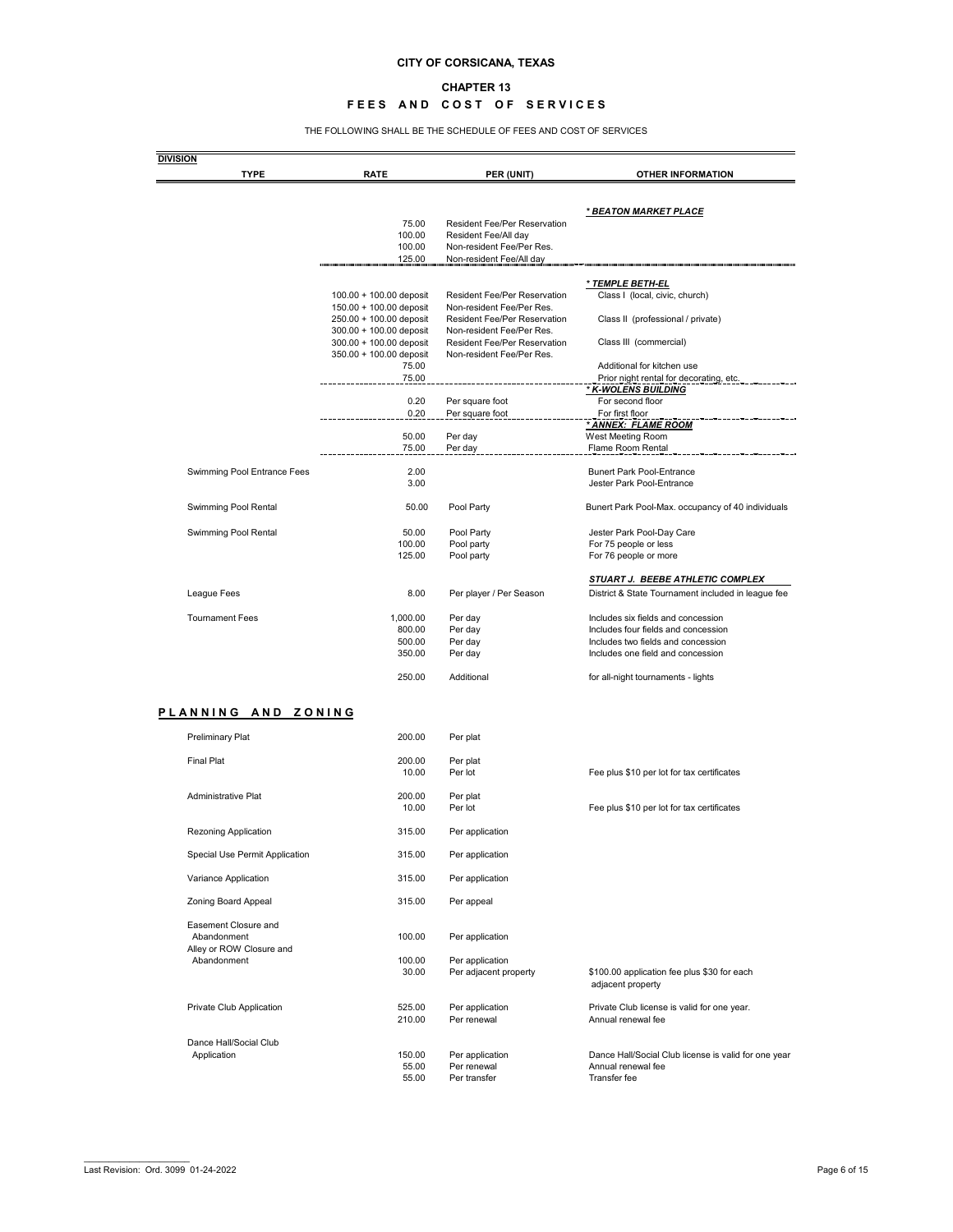#### **CHAPTER 13**

### **FEES AND COST OF SERVICES**

THE FOLLOWING SHALL BE THE SCHEDULE OF FEES AND COST OF SERVICES

| <b>TYPE</b>                                                                                                                                                    | <b>RATE</b> | PER (UNIT)                                                                      | <b>OTHER INFORMATION</b>                                                                                                                                                                                                                                                                                                                                                                                                                                           |
|----------------------------------------------------------------------------------------------------------------------------------------------------------------|-------------|---------------------------------------------------------------------------------|--------------------------------------------------------------------------------------------------------------------------------------------------------------------------------------------------------------------------------------------------------------------------------------------------------------------------------------------------------------------------------------------------------------------------------------------------------------------|
| <b>Filming/Associated Fees</b>                                                                                                                                 |             |                                                                                 |                                                                                                                                                                                                                                                                                                                                                                                                                                                                    |
| <b>Application Fee</b>                                                                                                                                         | 25.00       | Per application                                                                 | Waived if non-profit or as City Mgr deems<br>appropriate                                                                                                                                                                                                                                                                                                                                                                                                           |
| Total or disruptive use (reg hrs)<br>of a public bldg, park, r-o-w, or<br>public area                                                                          | 500.00      | Per Day                                                                         |                                                                                                                                                                                                                                                                                                                                                                                                                                                                    |
| Partial non-disruptive us of a<br>public bldg, park, r-o-w or<br>public area                                                                                   | 250.00      | Per Day                                                                         |                                                                                                                                                                                                                                                                                                                                                                                                                                                                    |
| Total closure or obstruction of<br>pub street or r-o-w, including<br>parking lots and on-street<br>parking (for filming purposes)                              | 50.00       | Per Block                                                                       |                                                                                                                                                                                                                                                                                                                                                                                                                                                                    |
| Partial closure or obstruction of<br>pub street or r-o-w, including<br>parking lots and on-street<br>parking (for filming purposes)                            | 25.00       | Per Block                                                                       |                                                                                                                                                                                                                                                                                                                                                                                                                                                                    |
| Use of City parking lots, parking<br>areas & City streets (for the<br>purpose of parking film trailers,<br>buses, catering trucks and<br>other large vehicles) | 50.00       | Per Block or Lot                                                                |                                                                                                                                                                                                                                                                                                                                                                                                                                                                    |
| <b>Network Node Permits</b>                                                                                                                                    |             |                                                                                 |                                                                                                                                                                                                                                                                                                                                                                                                                                                                    |
| Network Nodes<br><b>Application Fee</b>                                                                                                                        | 100.00      | Per each Network Node for<br>up to but not more than 30<br><b>Network Nodes</b> |                                                                                                                                                                                                                                                                                                                                                                                                                                                                    |
| Annual Public Right-of-Way<br>Rate Fee                                                                                                                         | 250.00      | Per Network Node Installled<br>in the City public right-of-way                  |                                                                                                                                                                                                                                                                                                                                                                                                                                                                    |
| Public Right-of-Way Rate                                                                                                                                       |             |                                                                                 | As provided in Section 284.054 of the Code, the<br>City may adjust the amount of the annual public<br>right-of-way rate not more than annually by an<br>amount equal to one-half the annual charge, if<br>any, in the Consumer Price Index (CPI). The City<br>shall provide written notice to each network<br>provider of the new rate; and the rate shall apply<br>to the first payment due to the City on or after the<br>60th day following the written notice. |
| <b>Node Support Poles</b><br><b>Application Fee</b>                                                                                                            | 100.00      | Each                                                                            |                                                                                                                                                                                                                                                                                                                                                                                                                                                                    |
| <b>Transport Facilities</b><br><b>Application Fee</b>                                                                                                          | 100.00      | Each                                                                            |                                                                                                                                                                                                                                                                                                                                                                                                                                                                    |
| <b>Annual Rental Fees</b>                                                                                                                                      | 28.00       | Monthly for each Network<br>Node site located in a public<br>right-of-way.      | No rate is required if the network provider is<br>already paying the City an amount equal to or<br>greater than the amount of other City right-of-way<br>fees for access lines under Chapter 283 of the<br>Code or cable franchise fees under Chapter 66<br>of the Texas Utility Code.                                                                                                                                                                             |
| Micro Network Nodes                                                                                                                                            |             |                                                                                 | No application fee is required for a Micro Network<br>Node if the installation is attached on lines<br>between poles or node support poles.                                                                                                                                                                                                                                                                                                                        |
| Collocation of Network Nodes on City Service Poles<br><b>Collocation Fee</b>                                                                                   | 20.00       | Per year per service pole                                                       | Subject to the City's Pole Service Agreement.                                                                                                                                                                                                                                                                                                                                                                                                                      |
| <b>Collocation City-Owned Municipal Utility Poles</b><br><b>Collocation Fee</b>                                                                                |             | Per year per network node                                                       | A network provider shall pay an annual pole<br>attachment rate for the collocation of a                                                                                                                                                                                                                                                                                                                                                                            |

 $\overline{\phantom{a}}$  , where  $\overline{\phantom{a}}$  , where  $\overline{\phantom{a}}$  , where  $\overline{\phantom{a}}$ 

City-owned utility pole based upon the pole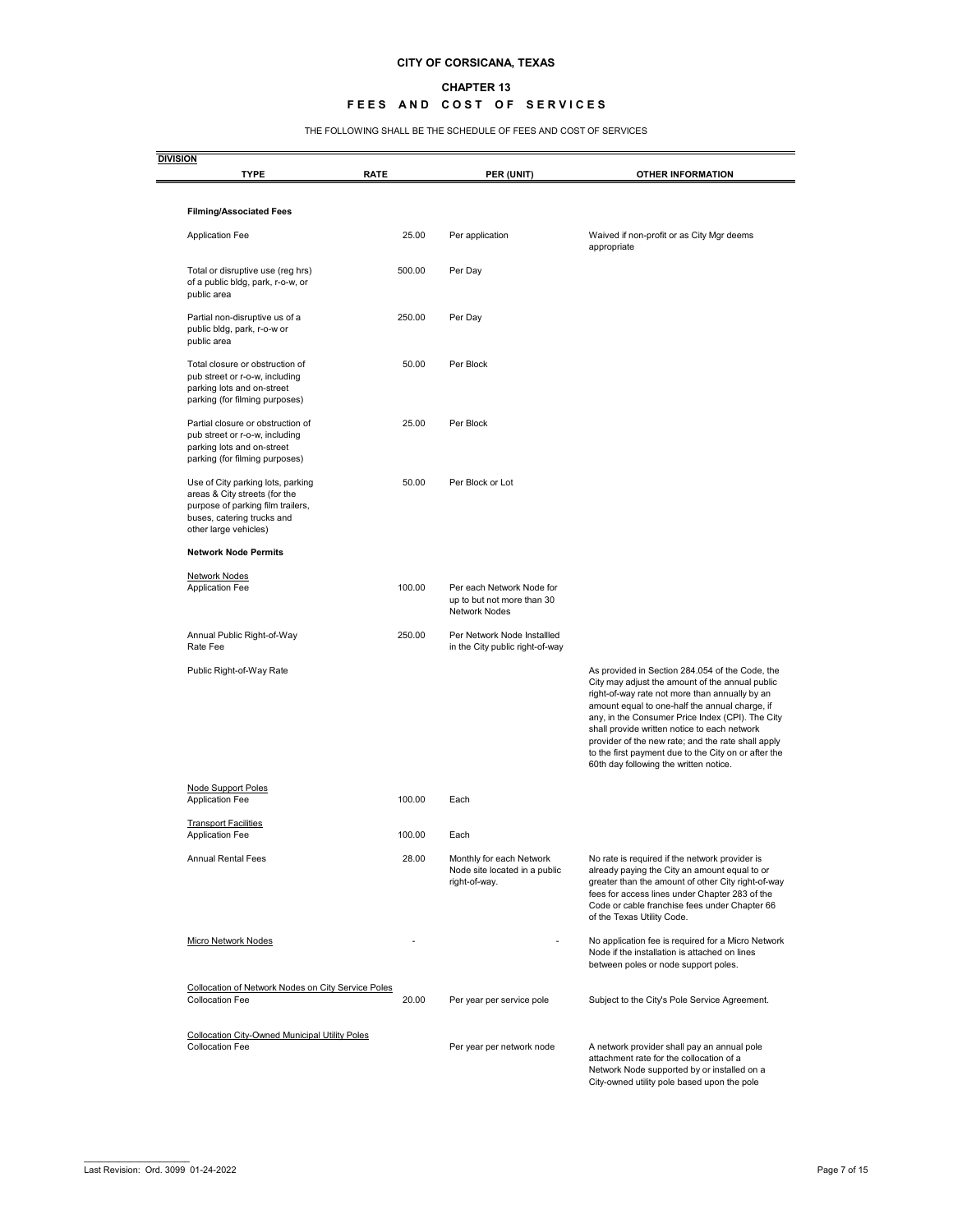### **CHAPTER 13**

## **FEES AND COST OF SERVICES**

THE FOLLOWING SHALL BE THE SCHEDULE OF FEES AND COST OF SERVICES

| <b>DIVISION</b><br><b>TYPE</b>                             | <b>RATE</b>      | PER (UNIT)                      | <b>OTHER INFORMATION</b>                                                                                          |
|------------------------------------------------------------|------------------|---------------------------------|-------------------------------------------------------------------------------------------------------------------|
|                                                            |                  |                                 | attachment rate consistent with Section 54.024                                                                    |
|                                                            |                  |                                 | of the Texas Utilities Code, applied on a per-foot<br>basis.                                                      |
| Garage Sale Permits                                        | 10.00            | Each                            | 2-day permit - 1 per calendar quarter                                                                             |
| <b>Beer and Wine Fees</b>                                  |                  |                                 |                                                                                                                   |
| <b>Application Fee</b>                                     | 75.00            |                                 |                                                                                                                   |
| License or Permit Fee                                      |                  |                                 | Equal to one half of the State of Texas fee<br>required by TABC.                                                  |
| <b>INSPECTIONS</b>                                         |                  |                                 |                                                                                                                   |
| <b>Building Code Board Appeal</b>                          | 315.00           | Per appeal                      | Residential/Commercial Based on Valuation                                                                         |
| <b>Commercial Plan Review</b>                              | 50.00            |                                 | <b>Based on Valuation</b>                                                                                         |
|                                                            | 70.69            | \$5.46 per additional thousand  | $$1 - $10,000$<br>\$10,001 - \$25,000 (\$70.69 for 1st \$10,000 + \$5.46<br>for each add'l $$1,000$ )             |
|                                                            | 152.59           | \$3.94 per additional thousand  | \$25,001 - \$50,000 (\$152.59 for 1st \$25,000 +<br>\$3.94 for each add'l \$1,000)                                |
|                                                            | 251.09           | \$2.73 per additional thousand  | \$50,001 - \$100,000 (\$251.09 for 1st \$50,000 +<br>\$2.73 for each add'l \$1,000)                               |
|                                                            | 387.59           | \$2.19 per additional thousand  | \$100,001 - \$500,000 (\$387.59 for 1st \$100,000 +<br>\$2.19 for each \$1,000)                                   |
|                                                            | 1,263.59         | \$1.85 per additional thousand  | \$500,001 - \$1,000,000 (\$1,263.59 for 1st<br>\$500,000 + \$1.85 for each add'l \$1,000)                         |
|                                                            | 2,188.59         | \$1.23 per additional thousand  | \$1,000,001 & greater (\$2,188.59 for 1st<br>$$1,000,000 + $1.23$ for each add'l \$1,000)                         |
| <b>Building Permit Fee -</b>                               |                  |                                 |                                                                                                                   |
| <b>Commercial New &amp; Remodel</b>                        | 76.92            |                                 | <b>Based on Valuation</b><br>$$1 - $10,000$                                                                       |
|                                                            | 108.75           | \$8.40 per additional thousand  | \$10,001 - \$25,000 (\$108.75 for 1st \$10,000 +<br>\$8.40 for each add'l \$1,000)                                |
|                                                            | 234.75           | \$6.06 per additional thousand  | \$25,001 - \$50,000 (\$234,75 for 1st \$25,000 +<br>\$6.06 for each add'l \$1,000)                                |
|                                                            | 386.25           | \$4.20 per additional thousand  | \$50,001 - \$100,000 (\$386.25 for 1st \$50,000 +<br>\$4.20 for each add'l \$1,000)                               |
|                                                            | 596.25           | \$3.36 per additional thousand  | \$100,001 - \$500,000 (\$596.25 for 1st \$100,000 +<br>\$3.36 for each additional \$1,000)                        |
|                                                            | 1,940.25         | \$2.85 per additional thousand  | \$500,001 - \$1,000,000 (\$1,940.25 for 1st \$500,000<br>+ \$2.85 for each add'l \$1000)                          |
|                                                            | 3,365.25         | \$1.89 per additional thousand  | \$1,000,001 & greater (\$3,365.25 for 1st<br>$$1,000,000 + $1.89$ for each add'l \$1,000                          |
|                                                            |                  |                                 | * Building permit fee covers building, electrical, mechanical and plumbing fees for new and remodel construction. |
| <b>Building Permit Fee -</b>                               |                  |                                 |                                                                                                                   |
| <b>Residential New</b><br>(includes Plan Review)           |                  |                                 | Based on Square Footage                                                                                           |
|                                                            | 785.00           |                                 | $0 - 1,500$ S.F.                                                                                                  |
|                                                            | 785.00           | \$0.35 per each additional S.F. | 1,501 - 10,000 S.F. (\$785 for 1st 1,500 S.F. + \$0.35<br>for each add'l S.F. up to & including 10,000 S.F.)      |
|                                                            | 3,760.00         | \$0.15 per each additional S.F. | Over 10,000 S.F. (\$3,760 for 1st 10,000 S.F. +<br>\$0.15 for each add'l S.F. over 10,000 S.F.)                   |
|                                                            |                  |                                 | * Building permit fee covers building, electrical, mechanical and plumbing fees for enw construction.             |
| <b>Building Permit Fee -</b><br><b>Residential Remodel</b> | 0.45             | Per sq. ft.                     |                                                                                                                   |
| Roofing - Residential                                      | 50.00            |                                 |                                                                                                                   |
| Roofing - Commercial                                       |                  |                                 | <b>Based on Valuation</b>                                                                                         |
|                                                            | 100.00           |                                 | \$2,000 or less                                                                                                   |
|                                                            | 150.00<br>300.00 |                                 | $$2,001 - $15,000$<br>$$15,001 - $50,000$                                                                         |
|                                                            | 500.00           |                                 | \$50,001 - \$100,000                                                                                              |
|                                                            | 800.00           |                                 | \$100,001 - \$500,000                                                                                             |
|                                                            | 1000.00          |                                 | $$500,001 - and up$                                                                                               |
| <b>Accessory Building Permit</b>                           | 50.00            |                                 |                                                                                                                   |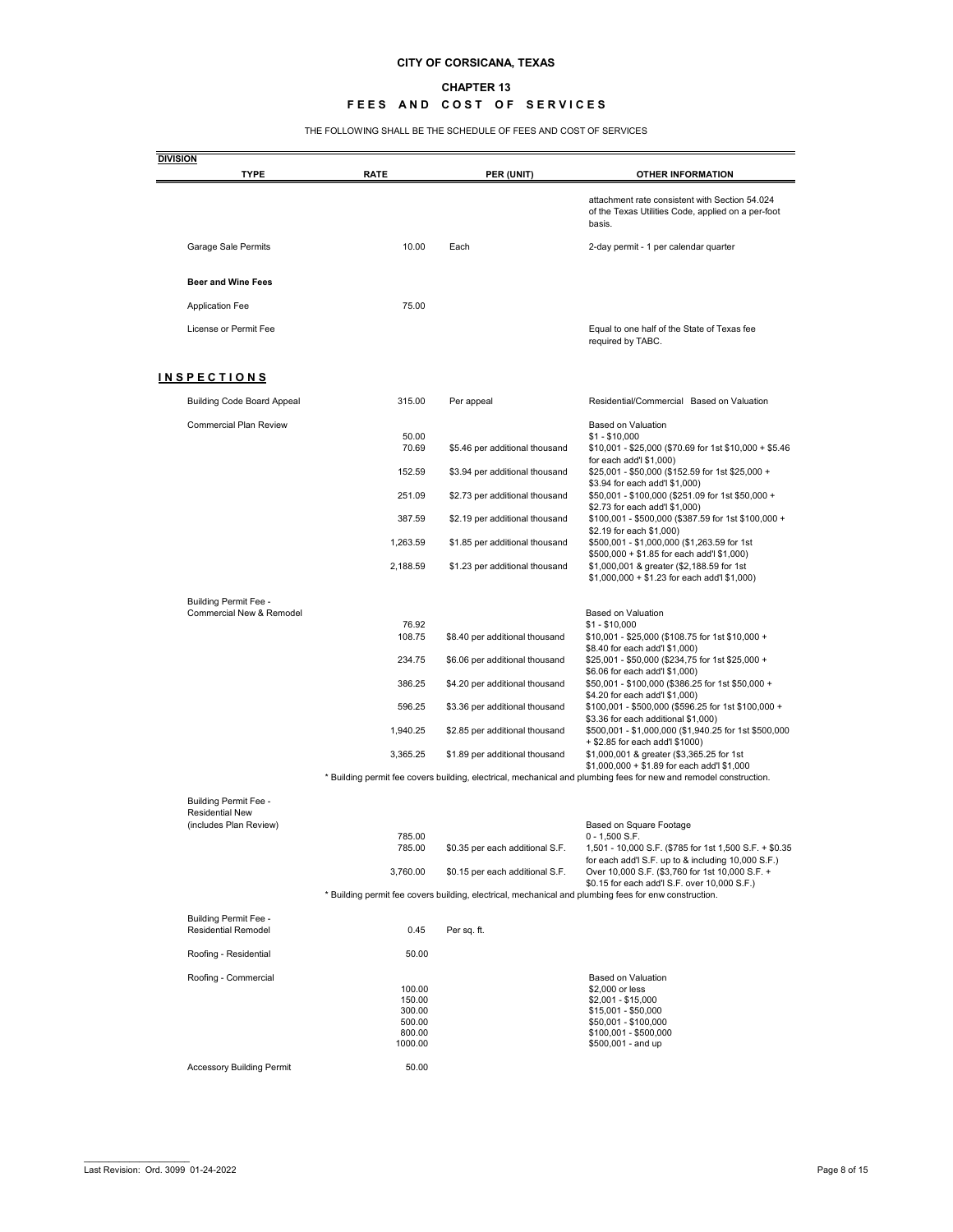#### **CHAPTER 13**

### **FEES AND COST OF SERVICES**

#### THE FOLLOWING SHALL BE THE SCHEDULE OF FEES AND COST OF SERVICES

| <b>DIVISION</b><br><b>TYPE</b>                                                                                              | <b>RATE</b>              | PER (UNIT)                                                            | <b>OTHER INFORMATION</b>                                                                                                                                              |
|-----------------------------------------------------------------------------------------------------------------------------|--------------------------|-----------------------------------------------------------------------|-----------------------------------------------------------------------------------------------------------------------------------------------------------------------|
| <b>Exterior Work Permit</b>                                                                                                 | 50.00                    |                                                                       | Porch, deck, solar panels, leveling, windows, etc.                                                                                                                    |
| Certificate of Occupancy                                                                                                    | 150.00                   | Each                                                                  | <b>Commercial Structures &amp; Manufactured Homes</b>                                                                                                                 |
| <b>Electrical Service Inspection</b>                                                                                        | 25.00                    |                                                                       |                                                                                                                                                                       |
| <b>Electrical Permit -</b><br><b>Commercial &amp; Residential</b><br>Remodel<br>(Not associated with a building<br>project) | 35.00<br>0.85            | Per permit<br>Per opening & fixture                                   | <b>Base Permit Fee</b><br>Base fee of \$35.00 plus \$0.85 per each opening<br>& fixture                                                                               |
| <b>Excavation/Grading Permit</b>                                                                                            | 55.00                    | Each                                                                  | Grading plan if site is greater than 0.5 acres                                                                                                                        |
| <b>Fencing Permit</b>                                                                                                       | 30.00                    | Each                                                                  |                                                                                                                                                                       |
| Dumpster Enclosure Permit                                                                                                   | 30.00                    | Each                                                                  |                                                                                                                                                                       |
| Mechanical (HVAC) Permit -                                                                                                  |                          |                                                                       | <b>Based on Valuation</b>                                                                                                                                             |
| <b>Commercial Remodel</b><br>(Not associated with a<br>building project)                                                    | 30.00<br>35.00<br>113.00 | \$6 per additional thousand<br>\$5 per additional thousand            | \$2,000 or less<br>\$2,001-\$15,000 (\$35 for 1st \$2,002 + \$6 for each<br>add'l \$1,000 or fraction thereof)<br>\$15,001-\$50,000 (\$113 for 1st \$15,001 + \$5 for |
|                                                                                                                             | 295.00                   | \$4 per additional thousand                                           | each add'l \$1,000 or fraction thereof)<br>\$50,001-\$100,000 (\$295 for 1st \$50,001 + \$4 for<br>each add'l \$1,000 or fraction thereof)                            |
| Mechanical (HVAC) Permit -<br><b>Residential Remodel</b><br>(Not associated with a building<br>project)                     | 50.00                    |                                                                       |                                                                                                                                                                       |
| <b>Structure Moving Permit</b>                                                                                              | 110.00<br>110.00         | Per unit<br>Per unit/per hour                                         | Two-hour time limit (requires inspections)<br>Police charge                                                                                                           |
| Plumbing Permit -<br><b>Commercial &amp; Residential</b><br>Remodel                                                         | 35.00<br>4.25            | Per permit<br>Each fixture or trap                                    | <b>Base Permit Fee</b><br>\$35 permit fee + 4.25 for each fixture or trap                                                                                             |
| (Not associated with a<br>building project)                                                                                 | 4.25                     | Water/Sewer                                                           | \$35 permit fee + 4.25 for each water and/or<br>sewer connection                                                                                                      |
|                                                                                                                             | 4.25<br>8.50             | Water heater or vent<br>Gas pressure test                             | \$35 permit fee + 4.25 for ea. water heater or vent<br>\$35 permit fee + 8.50 for each gas pressure test                                                              |
| Sign Permit                                                                                                                 | 35.00<br>55.00           | Per sign valued \$0-\$15,000<br>Per sign valued \$15,001-<br>\$50,000 | 55.00 plust \$5.00 for each add'l thousand dollars<br>over \$50,001                                                                                                   |
|                                                                                                                             | 235.00<br>435.00         | Per sign \$50,001-\$100,000<br>Per sign \$100,001 and up              | Plus \$4.00 for each add'I thousand dollars over<br>\$50.001<br>Plus \$2.50 for each add'l thousand dollars over                                                      |
|                                                                                                                             |                          |                                                                       | \$100,001                                                                                                                                                             |
| <b>Banner Permit</b>                                                                                                        | 35.00                    | Per banner                                                            | See sign ordinance for banner regulations                                                                                                                             |
| Swimming Pool Permit                                                                                                        | 20.00<br>25.00           | \$6 per additional thousand                                           | <b>Based on Valuation</b><br>\$2,000 or less<br>\$2,001-\$15,000 (\$25 for 1st \$2,002 + \$6 for each                                                                 |
|                                                                                                                             | 103.00                   | \$5 per additional thousand                                           | add'l \$1,000 or fraction thereof)<br>\$15,001-\$50,000 (\$103 for 1st \$15,001 + \$5 for                                                                             |
|                                                                                                                             | 285.00                   | \$4 per additional thousand                                           | each add'l \$1,000 or fraction thereof)<br>\$50,001-\$100,000 (\$285 for 1st \$50,001 + \$4 for                                                                       |
|                                                                                                                             | 490.00                   | \$2 per additional thousand                                           | each add'l \$1,000 or fraction thereof)<br>\$100,001-\$500,000 (\$490 for 1st \$100,001 + \$2                                                                         |
|                                                                                                                             | 1550.00                  | \$1.50 per additional thousand                                        | for each add'l \$1,000 or fraction thereof)<br>\$500,001 and up (\$1,550 for 1st \$500,001 + \$1.50<br>for each add'l \$1,000 or fraction thereof)                    |
| Sidewalk and Drive Approach<br>Permit                                                                                       | 30.00                    | Per permit                                                            |                                                                                                                                                                       |
| <b>Contractor Registration</b>                                                                                              | 110.00                   | Per registration                                                      | Initial registration application is valid for one year.<br>Registration fee not required for plumbing                                                                 |
|                                                                                                                             | 55.00                    | Per renewal                                                           | contractors per State law.<br>\$55 to renew registration. Must renew no later<br>than 30 days after expiration date or full amount                                    |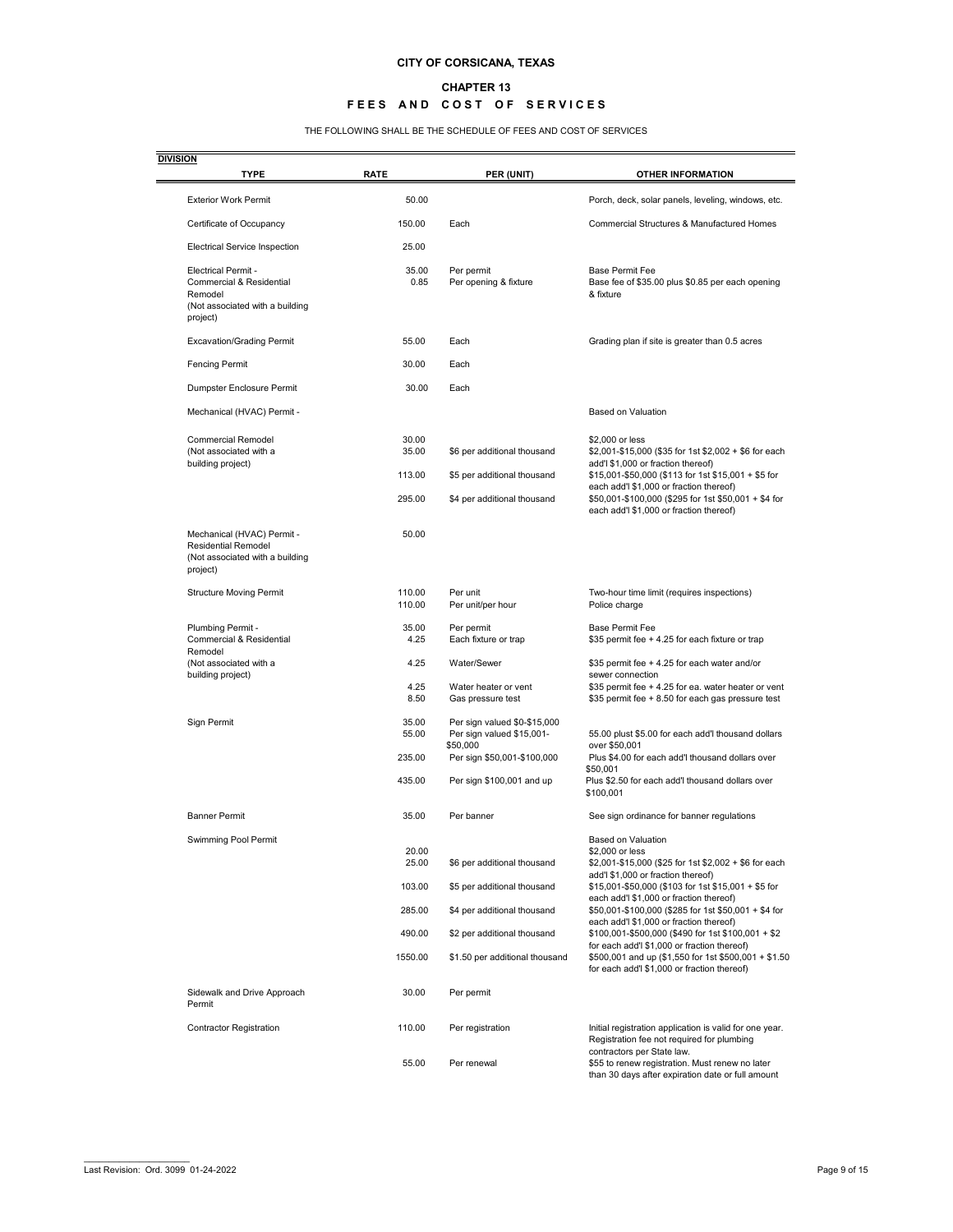#### **CHAPTER 13**

### **FEES AND COST OF SERVICES**

THE FOLLOWING SHALL BE THE SCHEDULE OF FEES AND COST OF SERVICES

| <b>DIVISION</b><br><b>TYPE</b>                           | <b>RATE</b>                                     | PER (UNIT)                                                                                                                 | <b>OTHER INFORMATION</b>                                                                                                               |
|----------------------------------------------------------|-------------------------------------------------|----------------------------------------------------------------------------------------------------------------------------|----------------------------------------------------------------------------------------------------------------------------------------|
|                                                          |                                                 |                                                                                                                            | is required to re-register.                                                                                                            |
| <b>Demolition Permit</b>                                 | 60.00<br>100.00                                 | Per permit<br>Per permit                                                                                                   | Residential<br>Commercial                                                                                                              |
| Re-inspection fee                                        | 75.00                                           | Per re-inspection                                                                                                          |                                                                                                                                        |
| <b>Irrigation System Fees</b>                            |                                                 |                                                                                                                            |                                                                                                                                        |
| <b>Irrigation Permit</b>                                 | 35.00<br>4.25                                   | Per permit<br>5 or fewer sprinkler heads                                                                                   | Base permit fee<br>\$35.00 base fee plus \$4.25 for 5 or fewer                                                                         |
|                                                          | 0.65                                            | 6 or more sprinkler heads                                                                                                  | sprinkler heads<br>\$35.00 base fee plus \$0.65 for each sprinkler                                                                     |
|                                                          | 75.00                                           | Per reinspection                                                                                                           | head over 5                                                                                                                            |
| <b>Backflow Assembly Testing</b>                         | 80.00                                           | Each                                                                                                                       | Per each Backflow Assembly tested at site                                                                                              |
| <b>Backflow Assembly Retest</b>                          | 80.00                                           | Each                                                                                                                       | Per each Backflow Assemby retested after<br>repairs or maintenance                                                                     |
| <b>Backflow Assembly</b><br><b>Registration Fee</b>      | 16.00                                           | Each                                                                                                                       | Annual Fee to register each non-residential unit<br>with the City.                                                                     |
| <b>Backflow Testing</b><br><b>Company Registration</b>   | 50.00                                           | Annually                                                                                                                   |                                                                                                                                        |
| <b>Backflow Tester Registration</b>                      | \$25.00                                         | Each Individual Tester                                                                                                     | Tester must register with City of Corsicana<br>Annually                                                                                |
| <b>Backflow Assembly</b><br>Inspection                   | 35.00                                           | Each                                                                                                                       | Basic inspection to verify proper operation                                                                                            |
| After hours, holiday or<br>weekend inspection fee        | 75.00                                           | Per inspection/Per hour                                                                                                    |                                                                                                                                        |
| <b>ENGINEERING</b>                                       |                                                 |                                                                                                                            |                                                                                                                                        |
| Developer Participation in<br><b>Street Construction</b> | 100%                                            | Cost                                                                                                                       |                                                                                                                                        |
| After hours, holiday or<br>weekend inspection fee        | 75.00                                           | Per inspection/Per hour                                                                                                    |                                                                                                                                        |
| PUBLIC WORKS                                             |                                                 |                                                                                                                            |                                                                                                                                        |
| <b>Street Closure Fee</b>                                | 40.00                                           |                                                                                                                            |                                                                                                                                        |
| Street Improvement Fee                                   | 8.00<br>8.00<br>7.00<br>4.00                    | Per month<br>Per month<br>Per month<br>Per month                                                                           | Per Household<br>Per Business Water Meter<br>Per household / Senior Citizen<br>Per Unit / Multi-family                                 |
| ANIMAL CONTROL                                           |                                                 |                                                                                                                            |                                                                                                                                        |
| Animal Adoption                                          | 55.00                                           | Per animal                                                                                                                 |                                                                                                                                        |
| Quarantine/Court Case/<br>Dangerous Dogs                 | 20.00                                           | Per day                                                                                                                    |                                                                                                                                        |
| Rabies Processing Fee                                    | 50.00                                           | Per animal                                                                                                                 |                                                                                                                                        |
| Dog and Cat Licenses                                     | 30.00<br>90.00<br>5.00<br>15.00<br>3.00<br>9.00 | Per Animal/1 year<br>Per Animal/3 year<br>Per Animal/1 year<br>Per Animal/3 year<br>Per Animal/1 year<br>Per Animal/3 year | Not spayed or neutered<br>Not spayed or neutered<br>Spayed or neutered<br>Spayed or neutered<br>Duplicate license<br>Duplicate license |
| Licensing for Kennels                                    | 40.00<br>\$175.00<br>60.00<br>\$200.00          | 7-9 animals<br>7-9 animals<br>10-14 animals<br>10-14 animals                                                               | Spayed or neutered<br>Not spayed or neutered<br>Spayed or neutered<br>Not spayed or neutered                                           |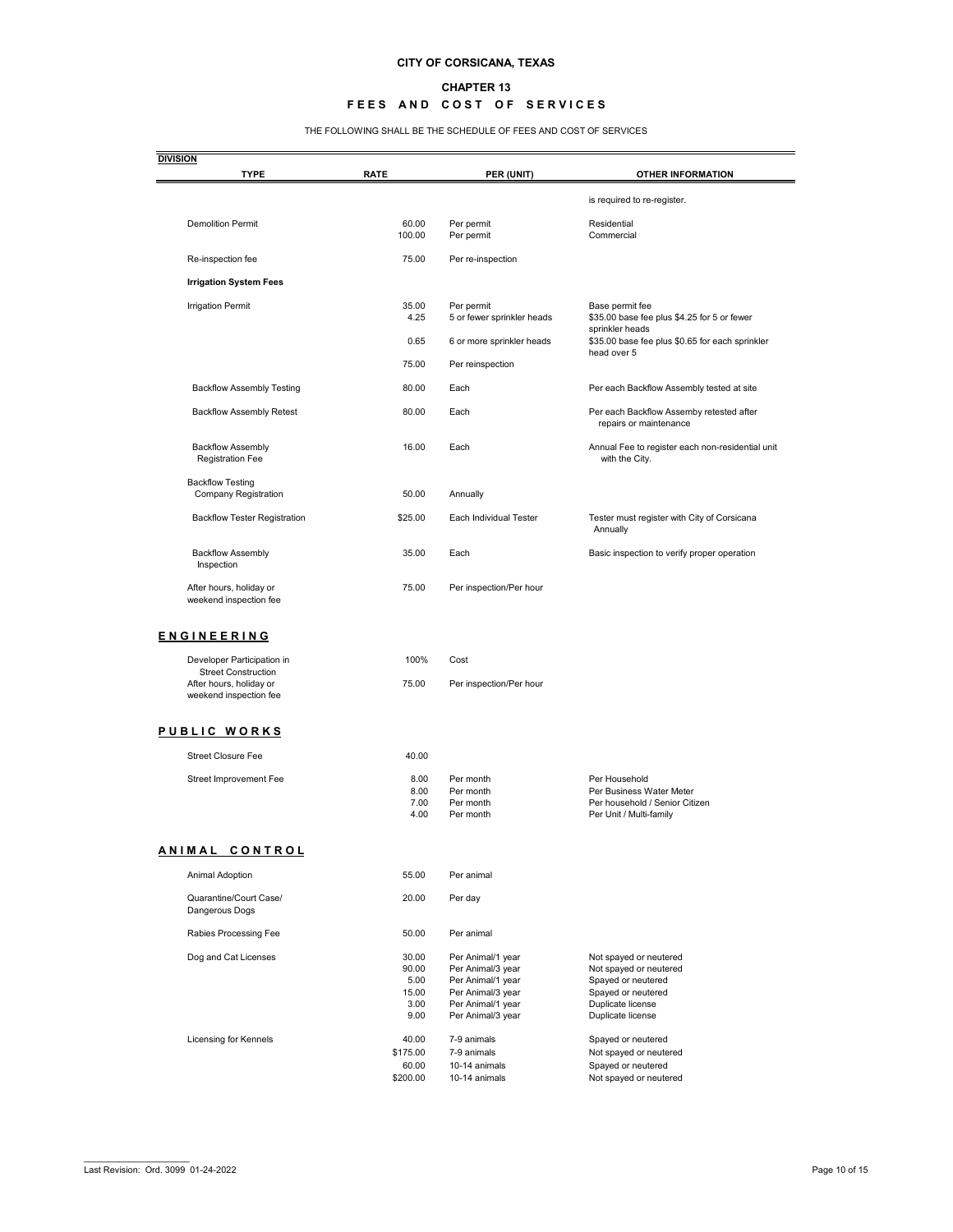#### **CHAPTER 13**

### **FEES AND COST OF SERVICES**

THE FOLLOWING SHALL BE THE SCHEDULE OF FEES AND COST OF SERVICES

| <b>DIVISION</b><br><b>TYPE</b>           | <b>RATE</b>               | PER (UNIT)                                                    | <b>OTHER INFORMATION</b>                                                                               |
|------------------------------------------|---------------------------|---------------------------------------------------------------|--------------------------------------------------------------------------------------------------------|
| Kennel License Fee/over limit            | \$300.00                  | Per Animal per inspection year                                |                                                                                                        |
| Ferrets/over limit                       | 50.00                     | Per animal                                                    |                                                                                                        |
|                                          |                           |                                                               |                                                                                                        |
| Rabbits/over limit                       | 50.00                     | Per animal                                                    |                                                                                                        |
| Dangerous Animal Registration            | 50.00                     | Per animal/annually                                           |                                                                                                        |
| Animal Redemption                        | 10.00<br>15.00            | Per day<br>Per day                                            | To purchaser + other costs incurred<br>To City + other costs incurred                                  |
| Impoundment                              |                           | Dogs/Cats and all other pet animals (spayed or neutered):     |                                                                                                        |
|                                          | 15.00                     | 1st impoundment                                               | Within 12 months                                                                                       |
|                                          | 30.00                     | 2nd impoundment                                               | Within 12 months                                                                                       |
|                                          | 50.00                     | 3rd impoundment                                               | Within 12 months                                                                                       |
|                                          | 75.00<br>10.00            | 4th impoundment<br>per day                                    | Within 12 months<br>Daily handling fee                                                                 |
|                                          |                           | Dogs/Cats and all other pet animals (not spayed or neutered): |                                                                                                        |
|                                          | 40.00                     | 1st impoundment                                               | Within 12 months                                                                                       |
|                                          | 60.00                     | 2nd impoundment                                               | Within 12 months                                                                                       |
|                                          | 90.00                     | 3rd impoundment                                               | Within 12 months                                                                                       |
|                                          | 120.00                    | 4th impoundment                                               | Within 12 months                                                                                       |
|                                          | 10.00<br>Small Livestock: | per day                                                       | Daily handling fee                                                                                     |
|                                          | 40.00                     | 1st impoundment                                               | Within 12 months                                                                                       |
|                                          | 60.00                     | 2nd impoundment                                               | Within 12 months                                                                                       |
|                                          | 90.00                     | 3rd impoundment                                               | Within 12 months                                                                                       |
|                                          | 120.00                    | 4th impoundment                                               | Within 12 months                                                                                       |
|                                          | 10.00                     | per day                                                       | Daily handling fee                                                                                     |
|                                          | Large Livestock:          |                                                               |                                                                                                        |
|                                          | 100.00<br>150.00          | 1st impoundment<br>2nd impoundment                            | Within 12 months<br>Within 12 months                                                                   |
|                                          | 175.00                    | 3rd impoundment                                               | Within 12 months                                                                                       |
|                                          | 225.00                    | 4th impoundment                                               | Within 12 months                                                                                       |
|                                          | 15.00                     | per day                                                       | Daily handling fee                                                                                     |
|                                          |                           |                                                               |                                                                                                        |
| Drop-Off/Owned<br>Animals Only - City    | 15.00                     | Per day                                                       | Plus daily handling fee                                                                                |
| Animals Only - County                    | 25.00                     | Per day                                                       | Plus daily handling fee                                                                                |
|                                          |                           |                                                               |                                                                                                        |
| Drop-Off/Litters - City                  | 15.00                     | Per animal                                                    | Inside City limits                                                                                     |
| Puppies/Kittens                          | 50.00                     | 4 or more                                                     | If impounding more than one litter, each will be                                                       |
|                                          |                           |                                                               | charged separately. Litters must be brought in at<br>the same time or individual fees will be charged. |
|                                          |                           |                                                               |                                                                                                        |
| Drop-Off/Litters - County                | 25.00                     | Per animal                                                    | Outside City limits                                                                                    |
| Puppies/Kittens                          | 75.00                     | 4 or more                                                     | If impounding more than one litter, each will be                                                       |
|                                          |                           |                                                               | charged separately. Litters must be brought in at                                                      |
|                                          |                           |                                                               | the same time or individual fees will be charged.                                                      |
| Drop-Off/Sick/Agressive Animal           | 50.00                     | Per animal                                                    |                                                                                                        |
| Drop-Off/Other Agencies                  | 80.00                     | Per animal                                                    | Outside city limits but within Navarro County                                                          |
|                                          |                           |                                                               |                                                                                                        |
| <u> UTILITIES - WATER AND WASTEWATER</u> |                           |                                                               |                                                                                                        |
| After Hours Turn On Fee                  | 35.00                     | Each                                                          |                                                                                                        |
| Same Day Reconnect Fee                   | 35.00                     | Per Occurrence                                                |                                                                                                        |
| Payout/Extension Request Fee             | 5.00                      | Per Occurrence                                                |                                                                                                        |
| Class I - Residential and                | 17.00                     | 5/8" OR 3/4"                                                  | First 1,000 gals + Volumetric Use                                                                      |
| Commercial (Inside                       | 17.00                     | 5/8" OR 3/4"                                                  | Age 65 & older-3,000 gals + Volumetric Use                                                             |
| City Limits)                             |                           |                                                               | single family residence only                                                                           |
|                                          | 28.49                     | 1"                                                            | First 1,000 gals + Volumetric Use                                                                      |
|                                          | 52.52                     | 11/2"                                                         | First 1,000 gals + Volumetric Use                                                                      |
|                                          | 84.12<br>157.85           | 2"<br>3"                                                      | First 1,000 gals + Volumetric Use<br>First 1,000 gals + Volumetric Use                                 |
|                                          | 263.30                    | 4"                                                            | First 1,000 gals + Volumetric Use                                                                      |
|                                          | 526.06                    | 6"                                                            | First 1,000 gals + Volumetric Use                                                                      |
|                                          | 947.13                    | $8"$                                                          | First 1,000 gals + Volumetric Use                                                                      |
|                                          | 1,356.42                  | 10"                                                           | First 1,000 gals + Volumetric Use                                                                      |
|                                          |                           |                                                               |                                                                                                        |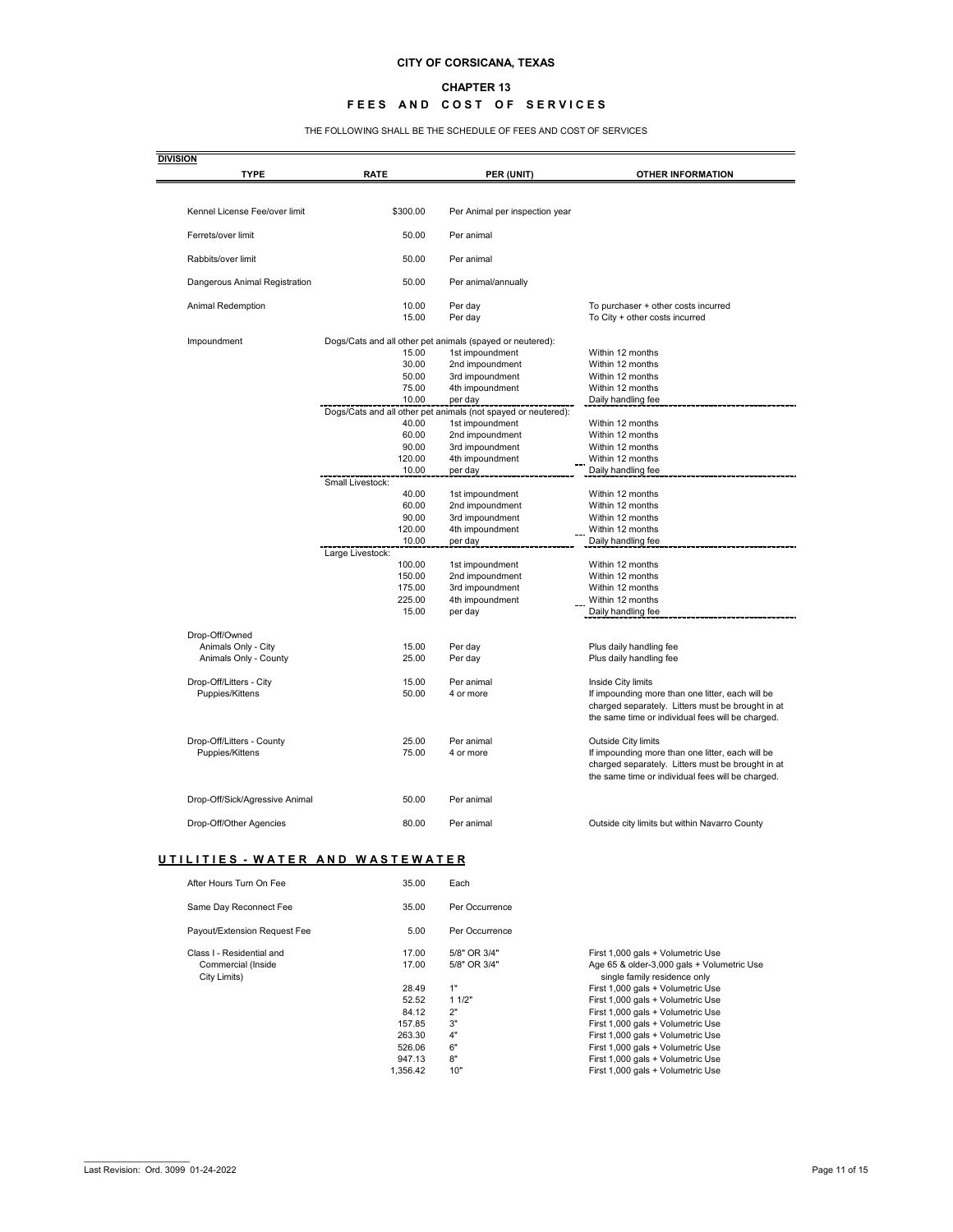#### **CHAPTER 13**

### **FEES AND COST OF SERVICES**

THE FOLLOWING SHALL BE THE SCHEDULE OF FEES AND COST OF SERVICES

| <b>TYPE</b>                                 | <b>RATE</b>          | PER (UNIT)                       | <b>OTHER INFORMATION</b>                                                                   |
|---------------------------------------------|----------------------|----------------------------------|--------------------------------------------------------------------------------------------|
|                                             |                      |                                  |                                                                                            |
|                                             |                      |                                  | <b>Volumetric Rate</b>                                                                     |
|                                             |                      |                                  | 1-10,000 gals<br>- \$3.90/per 1,000 gals                                                   |
|                                             |                      |                                  | 10,001 - 25,000 gals - \$4.05/per 1,000 gals<br>$25,000 +$ gals<br>- \$4.15/per 1,000 gals |
| Class II - Residential and                  | 19.36                | 5/8" OR 3/4"                     | First 1,000 gals + Volumetric Use                                                          |
| Commercial (Outside                         | 32.30                | 1"                               | First 1,000 gals + Volumetric Use                                                          |
| City Limits)                                | 64.20                | 11/2"                            | First 1,000 gals + Volumetric Use                                                          |
|                                             | 102.82<br>192.93     | 2"<br>3"                         | First 1,000 gals + Volumetric Use<br>First 1,000 gals + Volumetric Use                     |
|                                             | 321.80               | 4"                               | First 1,000 gals + Volumetric Use                                                          |
| Class III - Wholesale Contract<br>Customers |                      | Same as Class I                  | Up to contract limit @ Volumetric Rate; after<br>contract limit - \$4.21 per 1,000 gals    |
| <b>Bulk Water Rates</b>                     | 50.00                | Base Fee per use                 | <b>Volumetric Rate</b><br>1-10,000 gals<br>- \$3.90/per 1,000 gals                         |
|                                             |                      |                                  |                                                                                            |
|                                             |                      |                                  | 10,001 - 25,000 gals - \$4.05/per 1,000 gals<br>$25,000 + gals$<br>- \$4.15/per 1,000 gals |
| <b>Commercial Wastewater Rates</b>          | 18.00                | $5/8" - 3/4"$                    | Plus \$4.20/per 1,000 gals                                                                 |
|                                             | 40.00                | >3/4"                            | Plus \$4.20/per 1,000 gals                                                                 |
| <b>Residential Wastewater Rates</b>         | 18.00                | $5/8" - 2"$                      | Plus \$4.20 per 1,000 gal. up to 12,000 gal.                                               |
|                                             | 40.00                | >2"                              | Plus \$4.20 per 1,000 gal. up to 12,000 gal.                                               |
| Multi-Family Rates                          |                      |                                  | 80% Base Rate of meter x 80% of units +<br><b>Volumetric Use</b>                           |
| <b>Customer Deposit</b>                     | 100.00               | Residential                      | Plus \$10/trip charge                                                                      |
|                                             | 150.00               | Commercial                       | Plus \$10/trip charge                                                                      |
|                                             | 250.00               | Industrial                       | Plus \$10/trip charge                                                                      |
|                                             | 1,000.00             | Fire Hydrant                     | Plus water usage                                                                           |
| Tampering, Damaged,<br><b>Broken Lock</b>   | 100.00               | Per incident                     | Damaged or broken lock<br>plus cost of replacement                                         |
|                                             |                      |                                  | and possible prosecution                                                                   |
|                                             | 100.00               | Per MXU                          | If MXU must be replaced<br>plus cost of replacement                                        |
|                                             |                      |                                  | and possible prosecution                                                                   |
| Late Penalty                                | 10%                  | Unpaid balance                   |                                                                                            |
| <b>Meter Calibration</b>                    | 35.00                | 5/8" to 3/4" Small meter         | Certified meter calibration test (per meter)                                               |
|                                             | 45.00                | 1" Small meter                   | Certified meter calibration test (per meter)                                               |
|                                             | 115.00               | 1 1/2" Large meter               | Certified meter calibration test (per meter)                                               |
|                                             | 125.00               | 2" Large meter                   | Certified meter calibration test (per meter)                                               |
|                                             | 185.00               | 3" Large meter<br>Larger than 4" | Certified meter calibration test (per meter)<br>By quote only.                             |
| <b>Cut-off List Fee or Disconnect</b>       | 25.00                | Each                             |                                                                                            |
| Fee                                         |                      |                                  |                                                                                            |
| Trip Charge (Connection fee)                | 10.00                | Per trip                         |                                                                                            |
| Water Service Inspection Fee                | 25.00                | Per trip                         | Residential / Commercial / Industrial                                                      |
| Sewer Tap Fee                               | 2,650.00             | Per tap                          | 6" or less long side                                                                       |
|                                             | 650.00               | Per tap                          | 6" or less short side                                                                      |
|                                             | 2,750.00<br>750.00   | Per tap<br>Per tap               | Larger than 6" long side<br>Larger than 6" short side                                      |
| Sewer Tap Fee                               | 4,800.00             | Per tap                          | 6" or less long side                                                                       |
|                                             | 1,000.00             | Per tap                          | 6" or less short side                                                                      |
|                                             | 5,300.00             | Per tap                          | Larger than 6" long side                                                                   |
|                                             | 1,200.00             | Per tap                          | Larger than 6" short side                                                                  |
| Water Tap Fee                               | 300.00               | 3/4" with existing tap           |                                                                                            |
|                                             | 1,000.00             | 3/4" tap                         | Short side                                                                                 |
|                                             | 2,000.00             | 3/4" tap                         | Long side bore with casing                                                                 |
|                                             | 1,050.00             | 1" tap                           | Short side                                                                                 |
|                                             | 2,050.00<br>1,350.00 | 1" tap<br>1 1/2" tap             | Long side bore with casing<br>Short side                                                   |
|                                             | 2,350.00             | 1 1/2" tap                       | Long side bore with casing                                                                 |
|                                             | 2,500.00             | 2" tap                           | Short side                                                                                 |
|                                             |                      |                                  |                                                                                            |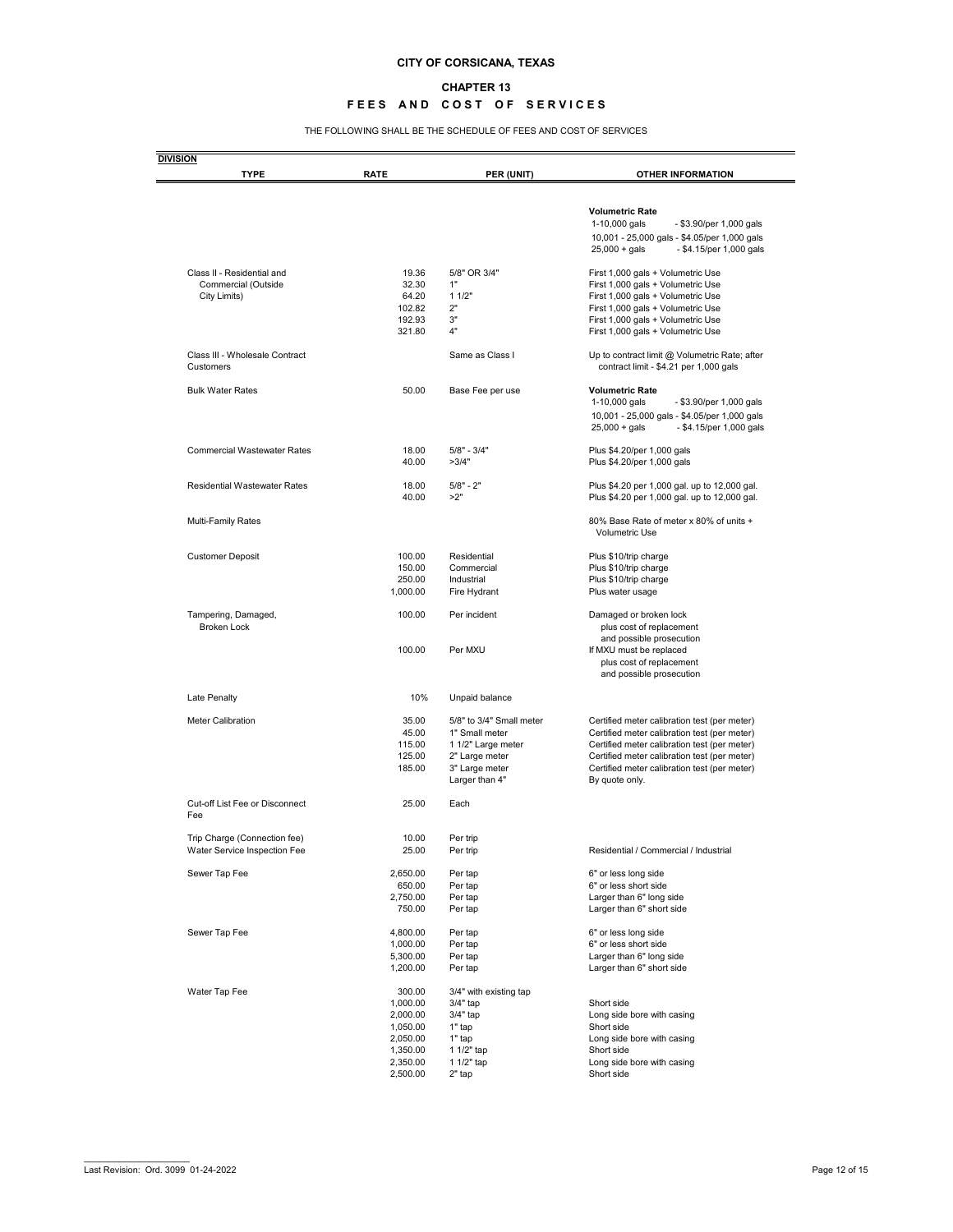#### **CHAPTER 13**

## **FEES AND COST OF SERVICES**

THE FOLLOWING SHALL BE THE SCHEDULE OF FEES AND COST OF SERVICES

| <b>TYPE</b>                                              | <b>RATE</b>     | PER (UNIT)                             | <b>OTHER INFORMATION</b>                                                                                                                  |
|----------------------------------------------------------|-----------------|----------------------------------------|-------------------------------------------------------------------------------------------------------------------------------------------|
|                                                          | 3,500.00        | $2"$ tap                               | Long side bore with casing                                                                                                                |
| Water Tap Fee                                            | 600.00          | 3/4" with existing tap                 |                                                                                                                                           |
|                                                          | 1,500.00        | 3/4" tap                               | Short side                                                                                                                                |
|                                                          |                 |                                        |                                                                                                                                           |
|                                                          | 3,300.00        | 3/4" tap                               | Long side bore with casing                                                                                                                |
|                                                          | 1,700.00        | 1" tap                                 | Short side                                                                                                                                |
|                                                          | 3,600.00        | $1"$ tap                               | Long side bore with casing                                                                                                                |
|                                                          | 3,000.00        | 1 1/2" tap                             | Short side                                                                                                                                |
|                                                          | 4,800.00        | 1 1/2" tap                             | Long side bore with casing                                                                                                                |
|                                                          | 3,500.00        | $2"$ tap                               | Short side                                                                                                                                |
|                                                          | 5,400.00        | $2"$ tap                               | Long side bore with casing                                                                                                                |
| Moderate Drought Surcharges                              |                 |                                        |                                                                                                                                           |
| Residential                                              | 2.00            | Per 1,000 Gallons                      | Usage in excess of 7,000 gallons                                                                                                          |
|                                                          | 5.00            | Per 1,000 Gallons                      | Usage in excess of 10,000 gallons                                                                                                         |
| Wholesale Water Systems                                  | 2.00            | Per 1,000 Gallons                      | Usage in excess of 7,000 gallons per meter                                                                                                |
|                                                          |                 |                                        | based upon # of connections reported to TCEQ                                                                                              |
|                                                          | 5.00            | Per 1,000 Gallons                      | Usage in excess of 10,000 gallons per meter<br>based upon # of connections reported to TCEQ                                               |
|                                                          |                 |                                        |                                                                                                                                           |
| <b>Irrigation Meters</b>                                 | 2.00            | Per 1,000 Gallons                      | Usage 0-10,000 gallons                                                                                                                    |
|                                                          | 5.00            | Per 1,000 Gallons                      | Usage 10,000 - 20,000 gallons                                                                                                             |
|                                                          | 7.00            | Per 1,000 Gallons                      | Usage 20,000 gallons or more                                                                                                              |
| Severe Drought Surcharges                                |                 |                                        |                                                                                                                                           |
| Residential                                              | 2.00            | Per 1,000 Gallons                      |                                                                                                                                           |
|                                                          |                 |                                        | Usage in excess of 5,000 gallons                                                                                                          |
|                                                          | 5.00            | Per 1,000 Gallons                      | Usage in excess of 7,000 gallons                                                                                                          |
|                                                          | 10.00           | Per 1,000 Gallons                      | Usage in excess of 10,000 gallons                                                                                                         |
| Commercial                                               |                 |                                        |                                                                                                                                           |
| Surcharge per Connection                                 | 100.00          | Per meter                              |                                                                                                                                           |
| Wholesale Water Systems                                  | 2.00            | Per 1,000 Gallons                      | Usage in excess of 5,000 gallons per meter<br>based upon # of connections reported to TCEQ                                                |
|                                                          | 5.00            | Per 1,000 Gallons                      | Usage in excess of 7,000 gallons per meter<br>based upon # of connections reported to TCEQ                                                |
|                                                          | 10.00           | Per 1,000 Gallons                      | Usage in excess of 10,000 gallons per meter<br>based upon # of connections reported to TCEQ                                               |
| Tap Inspection                                           | 25.00           | Each                                   |                                                                                                                                           |
| Industrial Pretreatment                                  | 150.00          | Permit Fee (Non-refundable)            | Minor User                                                                                                                                |
| (Permit Fee)                                             | 300.00          | Permit Fee (Non-refundable)            | Significant and Categorical User<br>(permits valid for 5 years)                                                                           |
| <b>Industrial Pretreatment</b>                           | 40.00           | Inspection Fee                         | Minor User                                                                                                                                |
|                                                          |                 |                                        |                                                                                                                                           |
| (Inspection Fee)                                         | 75.00           | Inspection Fee                         | Significant and Categorical User                                                                                                          |
| Industrial Pretreatment                                  | 30.00           | <b>B.O.D.</b>                          | Fees for Sampling and Testing                                                                                                             |
| (Fees for Sampling                                       | 17.00           | <b>T.S.S.</b>                          | Fees for Sampling and Testing                                                                                                             |
| and Testing)                                             | 15.00           | pH/temp                                | Fees for Sampling and Testing                                                                                                             |
|                                                          | 23.00           | C.O.D.                                 | Fees for Sampling and Testing                                                                                                             |
|                                                          | 23.00           | Ammonia                                | Fees for Sampling and Testing                                                                                                             |
|                                                          | 50.00           | Fats, Oil & Grease                     | Fees for Sampling and Testing                                                                                                             |
|                                                          | 100.00          | Petroleum Based Oil                    |                                                                                                                                           |
|                                                          |                 |                                        | Fees for Sampling and Testing                                                                                                             |
|                                                          | 40.00<br>160.00 | Trip Charge<br><b>Equipment Rental</b> | Fees for Sampling and Testing<br>Fees for Sampling and Testing                                                                            |
|                                                          |                 |                                        |                                                                                                                                           |
|                                                          | 25.00           | Per Hr/I Hr Minimum                    | Fees for Labor to Sample and Inspect                                                                                                      |
| Industrial Pretreatment<br>(Outside Lab Charges)         |                 | Outside Lab Charges                    | The actual fees, as charged to the City for<br>outside laboratory services relating to an<br>Industrial User, will be passed on to the    |
|                                                          |                 |                                        | Industrial User. All other related costs as<br>required to collect, preserve, ship, etc., will<br>also be charged to the Industrial User. |
| Industrial Pretreatment<br>(Industrial Waste Surcharges) | 0.62            | per lb. (B.O.D.)                       | In excess of the industry's wastewater<br>discharge permit limit. (Biochemical Oxygen<br>Demand)                                          |
|                                                          | 0.62            | per lb. (T.S.S.)                       | In excess of the industry's wastewater<br>discharge permit limit. (Total Suspended<br>Solids)                                             |
|                                                          | 0.62            | per lb. (C.O.D.)                       | In excess of the industry's wastewater<br>discharge permit limit. (Chemical Oxygen<br>Demand)                                             |
|                                                          | 1.24            | per lb. (F.O.G.)                       | In excess of 100 mg/l                                                                                                                     |
|                                                          |                 |                                        |                                                                                                                                           |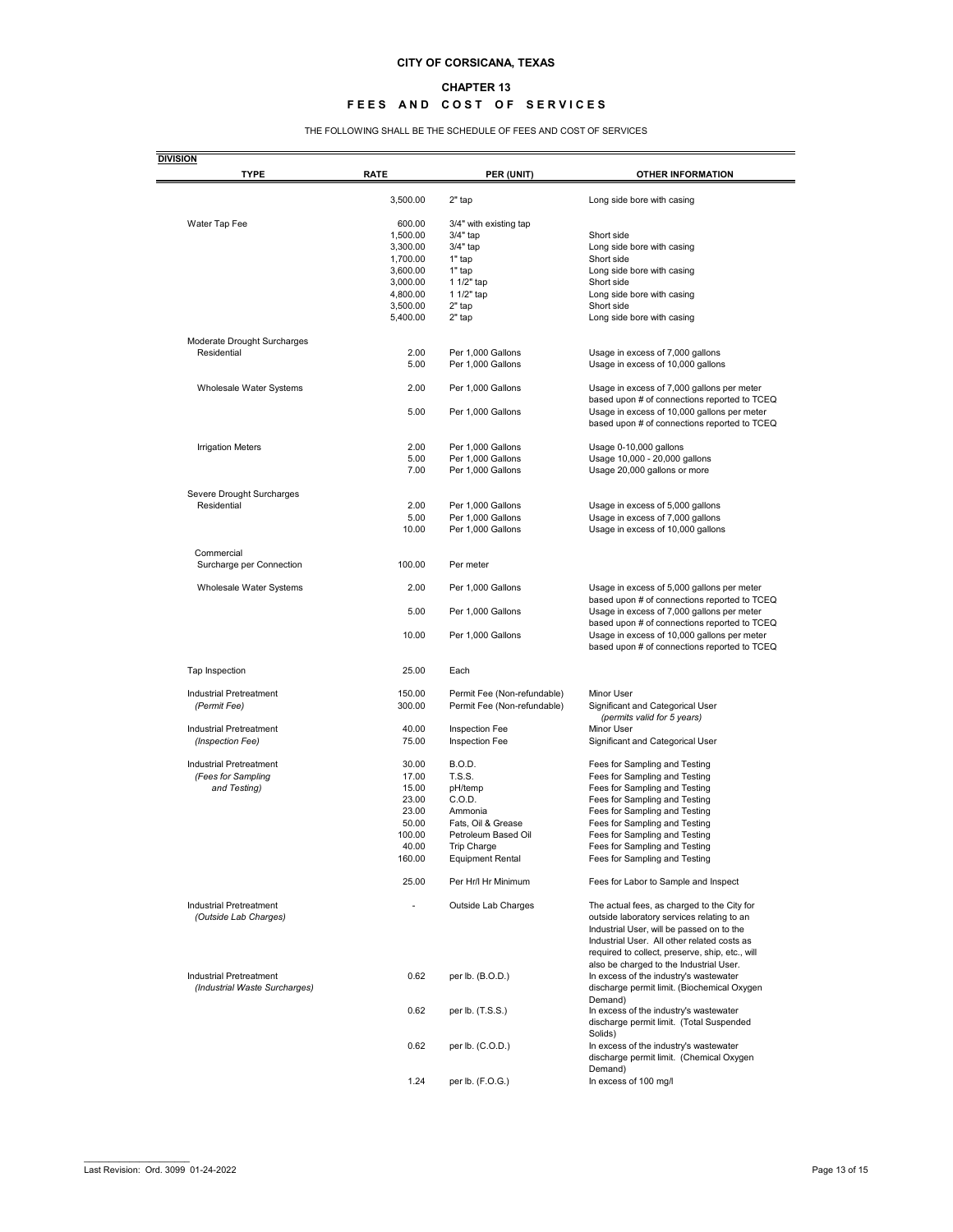#### **CHAPTER 13**

### **FEES AND COST OF SERVICES**

THE FOLLOWING SHALL BE THE SCHEDULE OF FEES AND COST OF SERVICES

| (Fats, Oils and Grease)<br>Transfer of service<br>Per each Backflow Assembly tested at site<br>Per each Backflow Assemby retested after<br>repairs or maintenance<br>Annual Fee to register each non-residential<br>unit with the City<br>Tester must register with City of Corsicana<br>Annually<br>Basic inspection to verify proper operation<br>Between 5:00 p.m. to 8:00 a.m. - Weekdays<br>Any occurrence on Weekends<br>In county<br>In county<br>Outside of county<br>Outside of county |
|-------------------------------------------------------------------------------------------------------------------------------------------------------------------------------------------------------------------------------------------------------------------------------------------------------------------------------------------------------------------------------------------------------------------------------------------------------------------------------------------------|
|                                                                                                                                                                                                                                                                                                                                                                                                                                                                                                 |
|                                                                                                                                                                                                                                                                                                                                                                                                                                                                                                 |
|                                                                                                                                                                                                                                                                                                                                                                                                                                                                                                 |
|                                                                                                                                                                                                                                                                                                                                                                                                                                                                                                 |
|                                                                                                                                                                                                                                                                                                                                                                                                                                                                                                 |
|                                                                                                                                                                                                                                                                                                                                                                                                                                                                                                 |
|                                                                                                                                                                                                                                                                                                                                                                                                                                                                                                 |
|                                                                                                                                                                                                                                                                                                                                                                                                                                                                                                 |
|                                                                                                                                                                                                                                                                                                                                                                                                                                                                                                 |
|                                                                                                                                                                                                                                                                                                                                                                                                                                                                                                 |
|                                                                                                                                                                                                                                                                                                                                                                                                                                                                                                 |
|                                                                                                                                                                                                                                                                                                                                                                                                                                                                                                 |
|                                                                                                                                                                                                                                                                                                                                                                                                                                                                                                 |
|                                                                                                                                                                                                                                                                                                                                                                                                                                                                                                 |
|                                                                                                                                                                                                                                                                                                                                                                                                                                                                                                 |
| Failure to tarp or secure                                                                                                                                                                                                                                                                                                                                                                                                                                                                       |
| Beautification (clean-up) of city                                                                                                                                                                                                                                                                                                                                                                                                                                                               |
|                                                                                                                                                                                                                                                                                                                                                                                                                                                                                                 |
| 1 x pickup per week/garbage                                                                                                                                                                                                                                                                                                                                                                                                                                                                     |
| 1 x pickup per week/garbage                                                                                                                                                                                                                                                                                                                                                                                                                                                                     |
|                                                                                                                                                                                                                                                                                                                                                                                                                                                                                                 |
| In excess of 5 cubic yards                                                                                                                                                                                                                                                                                                                                                                                                                                                                      |
| For limbs 8" and over in diameter                                                                                                                                                                                                                                                                                                                                                                                                                                                               |
| 1 x pickup per month                                                                                                                                                                                                                                                                                                                                                                                                                                                                            |
|                                                                                                                                                                                                                                                                                                                                                                                                                                                                                                 |
| Class 1                                                                                                                                                                                                                                                                                                                                                                                                                                                                                         |
| Class 2                                                                                                                                                                                                                                                                                                                                                                                                                                                                                         |
| Class 3                                                                                                                                                                                                                                                                                                                                                                                                                                                                                         |
| Class 4                                                                                                                                                                                                                                                                                                                                                                                                                                                                                         |
| Class 5                                                                                                                                                                                                                                                                                                                                                                                                                                                                                         |
| Class 6                                                                                                                                                                                                                                                                                                                                                                                                                                                                                         |
| Daycare<br>Temporary Food Establishment                                                                                                                                                                                                                                                                                                                                                                                                                                                         |
| Mobile unit                                                                                                                                                                                                                                                                                                                                                                                                                                                                                     |
|                                                                                                                                                                                                                                                                                                                                                                                                                                                                                                 |
| Roadside vendors                                                                                                                                                                                                                                                                                                                                                                                                                                                                                |
|                                                                                                                                                                                                                                                                                                                                                                                                                                                                                                 |